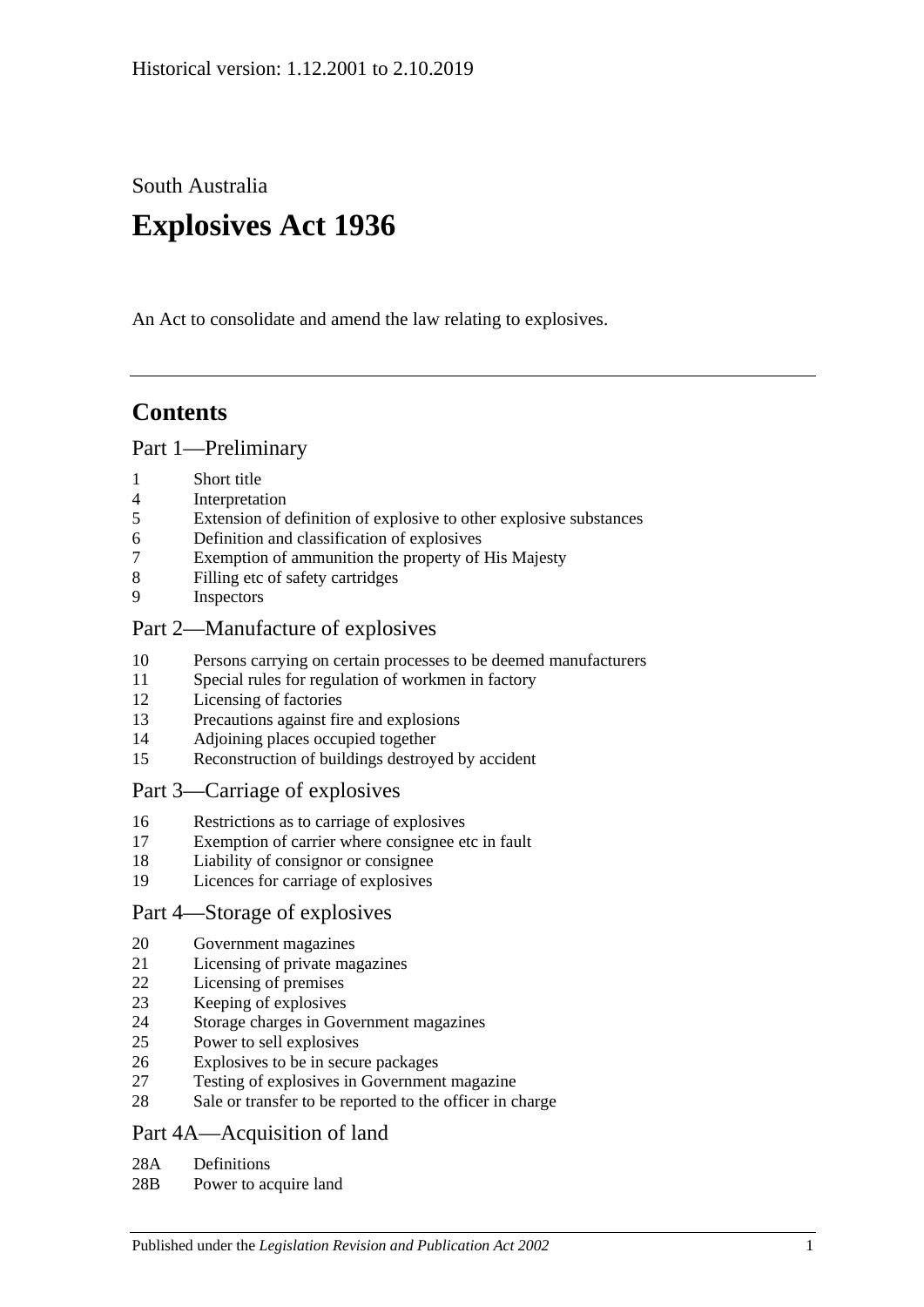- 28C [Surrender of mining leases](#page-10-3)
- 28D [Power to dispose of surplus land](#page-10-4)

#### [Part 5—Control of explosives in ships](#page-10-5)

- [Vessels arriving with explosives to hoist flag](#page-10-6)
- [Prohibited areas](#page-11-0)
- [Ships carrying explosives](#page-11-1)
- [Procedure at magazine](#page-11-2)
- [Explosives on arrival to be reported](#page-12-0)
- [Explosives removed from ship](#page-12-1)
- [Penalty on going alongside wharves](#page-12-2)
- [Explosives to be landed at the place appointed for the purpose](#page-13-0)
- [Explosives not to be shipped within certain limits](#page-13-1)
- [Control over ships and boats in ports](#page-13-2)
- [Boats carrying explosives to be licensed and provided with tarpaulins](#page-13-3)
- [Power to delegate authority](#page-14-0)
- [Savings as to ships rockets etc](#page-14-1)

#### [Part 6—Miscellaneous](#page-14-2)

- [Powers of inspectors](#page-14-3)
- [Inspector may be assisted](#page-15-0)
- [Obstructing inspectors](#page-15-1)<br>45 Protection to inspector
- [Protection to inspector](#page-15-2)
- [Powers of the Director](#page-15-3)
- [Deeming provision](#page-16-0)
- [Power to prohibit manufacture, storage, and carriage of specially dangerous explosives](#page-16-1)
- 48A [Conditions of licences and permits](#page-17-0)
- [Factory licence unnecessary in certain cases](#page-17-1)
- [Penalty on and removal of trespassers](#page-17-2)
- [Supplemental provisions as to forfeiture of explosive](#page-18-0)
- 51A [Offences by bodies corporate](#page-18-1)
- 51B [Continuing offences](#page-18-2)
- 51C [Delegation by Director](#page-18-3)
- [Regulations](#page-19-0)
- [Magazines in municipalities](#page-20-0)
- [Continuance of regulations](#page-20-1)
- [Saving provision](#page-20-2)
- [Summary proceedings](#page-20-3)
- [Financial provision](#page-20-4)

[Legislative history](#page-21-0)

## <span id="page-1-0"></span>**The Parliament of South Australia enacts as follows:**

## **Part 1—Preliminary**

#### <span id="page-1-1"></span>**1—Short title**

This Act may be cited as the *Explosives Act 1936*.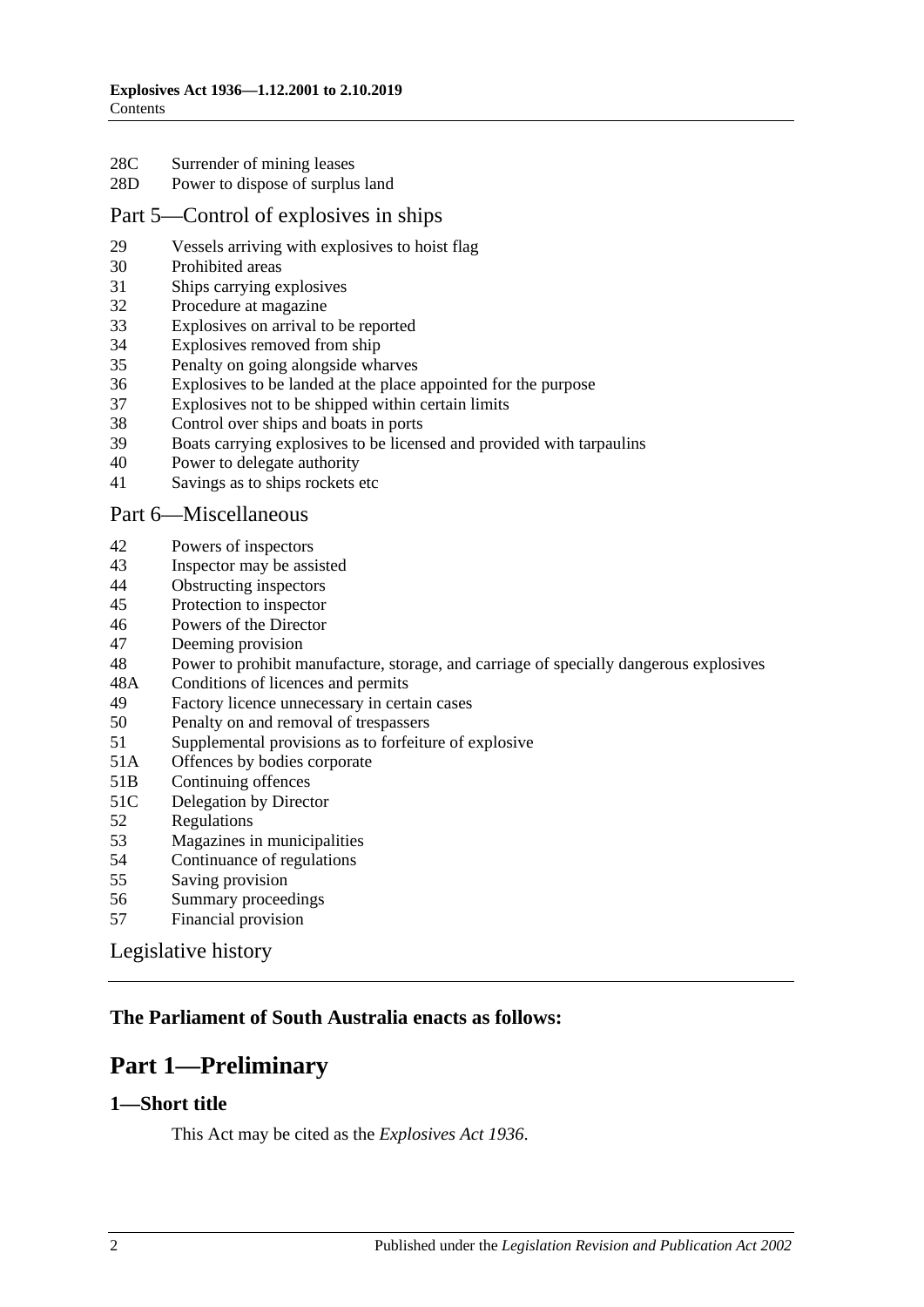## <span id="page-2-0"></span>**4—Interpretation**

In this Act, unless the context or subject matter otherwise requires—

*boat* means every vessel not a ship as herein defined which is used in navigation in any inland water or any port, whether propelled by oars or otherwise;

*the Director* means—

- (a) the person for the time being holding, or acting in, the office of the Chief Executive Officer of the Department of the Minister to whom the administration of this Act is committed; or
- (b) any other person directed by the Minister to exercise the powers of the Director under this Act;

*explosive* means—

- (a) gunpowder, nitro-glycerine, all compounds and mixtures containing nitro-glycerine, gun-cotton, blasting powder, fulminate of mercury or of other metal, coloured fires, and every other substance, whether similar to those abovementioned or not, used or manufactured with a view to produce a practical effect by explosion or a pyrotechnic effect; and
- (b) fog-signals, fireworks, fuses, rockets, percussion caps, detonators, cartridges, ammunition of all descriptions, and every adaptation of preparation of an explosive as above defined;

*factory* means a factory duly licensed for the manufacture of any explosives;

*inspector* means a police officer or a person appointed as an inspector of explosives under [section](#page-3-4) 9;

*licensed magazine* means a magazine in respect of which a licence is in force under [section](#page-7-2) 21 of this Act;

*licensed premises* means premises in respect of which a licence is in force under [section](#page-7-3) 22 of this Act;

*magazine* includes any hulk appointed for the storage of explosives;

*magazine-keeper* means the person in charge of any Government magazine;

*master* includes every person (except a pilot) having command or charge of a ship, and when used in reference to any boat belonging to a ship means the master of the ship, and when used in reference to any other boat includes every person having command or charge of the boat;

*Minister* means the Minister of the Crown to whom for the time being the administration of this Act is committed by the Governor;

*port* includes harbour, haven, roadstead, channel, and navigable creek, river, or lake;

*prescribed quantity of any explosive* means the quantity of any particular kind of explosive or of several different kinds prescribed by regulation for the purposes of the section in which the expression is used;

*ship* includes every description of vessel used in sea navigation, whether propelled by oars or otherwise;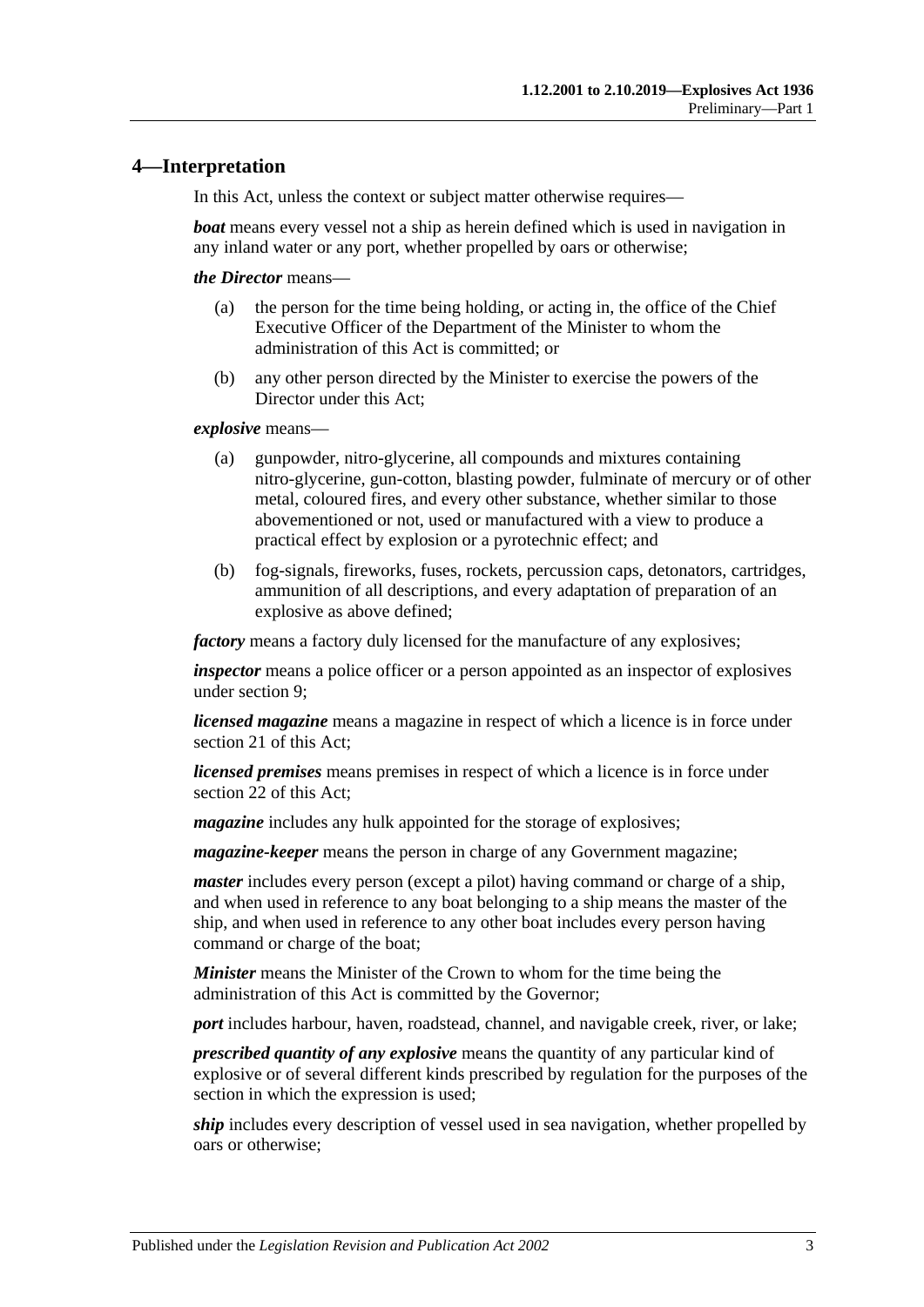*vehicle* includes any carriage, wagon, cart, truck, vehicle, or other means of conveying goods or passengers by land in whatever manner the same may be propelled.

## <span id="page-3-0"></span>**5—Extension of definition of explosive to other explosive substances**

- (1) The Governor may from time to time by proclamation declare that any substance which appears to be specially dangerous to life or property by reason of its explosive properties or any component of any such substance shall be deemed to be an explosive within the meaning of this Act or any Part of this Act, and the provisions of this Act, or, as the case may be, the Part (subject to such exemptions, limitations, and restrictions as may be specified in the proclamation) shall accordingly extend to that substance in like manner as if it were included in the term *explosive*.
- (2) The Governor may by proclamation revoke any such proclamation.

#### <span id="page-3-1"></span>**6—Definition and classification of explosives**

- (1) The Director may from time to time, with the consent of the Governor, define for the purposes of this Act the composition, quality, and character of any explosive, and may classify explosives.
- (2) Where the composition, quality, or character of any explosive has been defined as aforesaid, any article alleged to be that explosive which differs from the definition in composition, quality, or character, whether by reason of deterioration or otherwise, shall not be deemed for the purposes of this Act to be the explosive so defined.
- (3) Any definition made pursuant to section 364 of the *[Marine Board and Navigation](http://www.legislation.sa.gov.au/index.aspx?action=legref&type=act&legtitle=Marine%20Board%20and%20Navigation%20Act%201881)  Act [1881](http://www.legislation.sa.gov.au/index.aspx?action=legref&type=act&legtitle=Marine%20Board%20and%20Navigation%20Act%201881)* shall, until varied or revoked by a definition made pursuant to this section, be deemed to be a definition made pursuant to this section.

## <span id="page-3-2"></span>**7—Exemption of ammunition the property of His Majesty**

Nothing in this Act shall extend to or be construed to apply to any ammunition the property of His Majesty or of His Majesty's Government of the Commonwealth of Australia or of His Majesty's Government of South Australia, nor to the authorised carriage of ammunition to or from any of the King's ships or to or from any ships belonging to or used in the service of His Majesty's Government of the Commonwealth or of South Australia, or the King's magazines.

#### <span id="page-3-3"></span>**8—Filling etc of safety cartridges**

Nothing in this Act shall be deemed to prohibit the filling, carrying, conveying, or storing of any safety cartridges for private use only, and not for sale, in such quantities as may be prescribed by regulation.

## <span id="page-3-4"></span>**9—Inspectors**

- (1) The Minister may, by notice in the Gazette, appoint a person to be an inspector of explosives for the purposes of this Act.
- (2) Each inspector must be furnished with an appropriate identity card.
- (3) An inspector must produce the identity card for inspection by any person who questions his or her authority to exercise the powers of an inspector under this Act.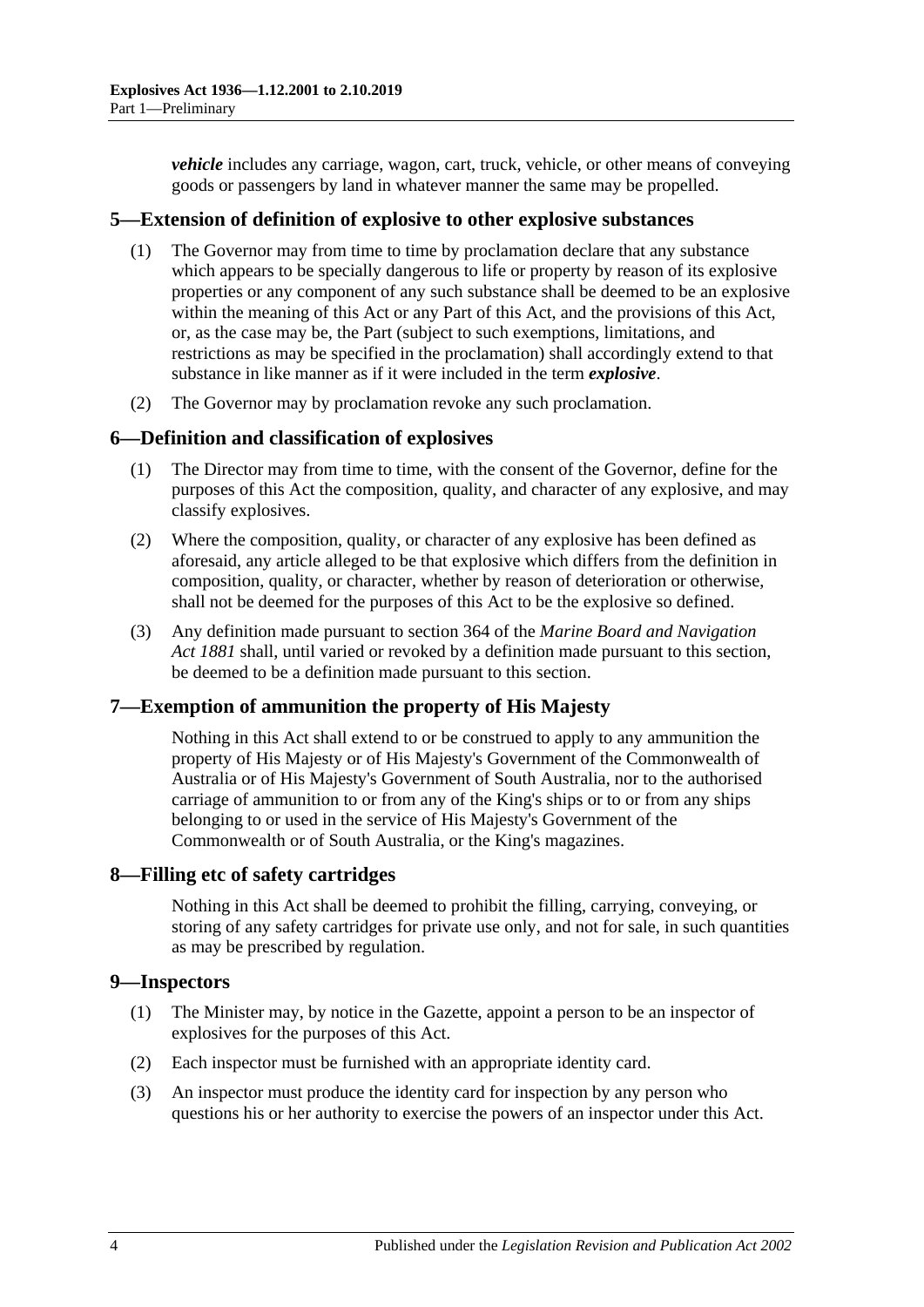# <span id="page-4-0"></span>**Part 2—Manufacture of explosives**

#### <span id="page-4-1"></span>**10—Persons carrying on certain processes to be deemed manufacturers**

Every person who carries on any of the following processes, namely, the process of dividing into its component parts or otherwise breaking up or unmaking any explosive or making fit for use any damaged explosive, or the process of remaking, altering, or repairing any explosive, shall be subject to the provisions of this Part, as if he manufactured an explosive, and the expression *manufacture* shall in this Part be construed accordingly.

## <span id="page-4-2"></span>**11—Special rules for regulation of workmen in factory**

- (1) Every occupier of a factory shall, with the sanction of the Minister, make special rules for the regulation of the persons managing or employed in or about the factory with a view to secure the observance of this Part therein and the safety and proper discipline of the said persons and the safety of the public.
- (2) There may be annexed to any breach of special rules made in pursuance of this section such penalties not exceeding \$750 for each offence as may be deemed just.
- (3) The occupier may, and if required by the Minister shall, with the sanction of the Minister repeal, alter, or add to any special rules made in pursuance of this section.
- (4) If an occupier is required by the Minister to make, repeal, alter, or add to any rules under this section, and fails within three months after such requisition to comply therewith to the satisfaction of the Minister, the Minister may make, repeal, alter, or add to the special rules, and anything so done by the Minister shall have effect as if done by the occupier with the sanction of the Minister.
- (5) Section 38 of the *[Acts Interpretation Act](http://www.legislation.sa.gov.au/index.aspx?action=legref&type=act&legtitle=Acts%20Interpretation%20Act%201915) 1915* shall apply to all such rules and to the repeal, alteration, or addition to any such rules.

## <span id="page-4-3"></span>**12—Licensing of factories**

- (1) The manufacture of any explosive shall not nor shall any process of such manufacture be carried on except at a factory licensed for the same under regulations made or for the time being in force under this Act: Provided that nothing in this section shall apply to the making of a small quantity of explosive for the purpose of chemical experiment, and not for practical use or for sale.
- (2) Every person who manufactures any explosive, or carries on any process of such manufacture at any place at which he is not allowed by this section so to do, shall be deemed to manufacture an explosive at an unauthorised place.
- (3) A person who manufactures an explosive at an unauthorised place is guilty of an offence.

Maximum penalty:

- (a) in the case of a body corporate—\$35 000;
- (b) in any other case—\$5 000 or imprisonment for 12 months, or both.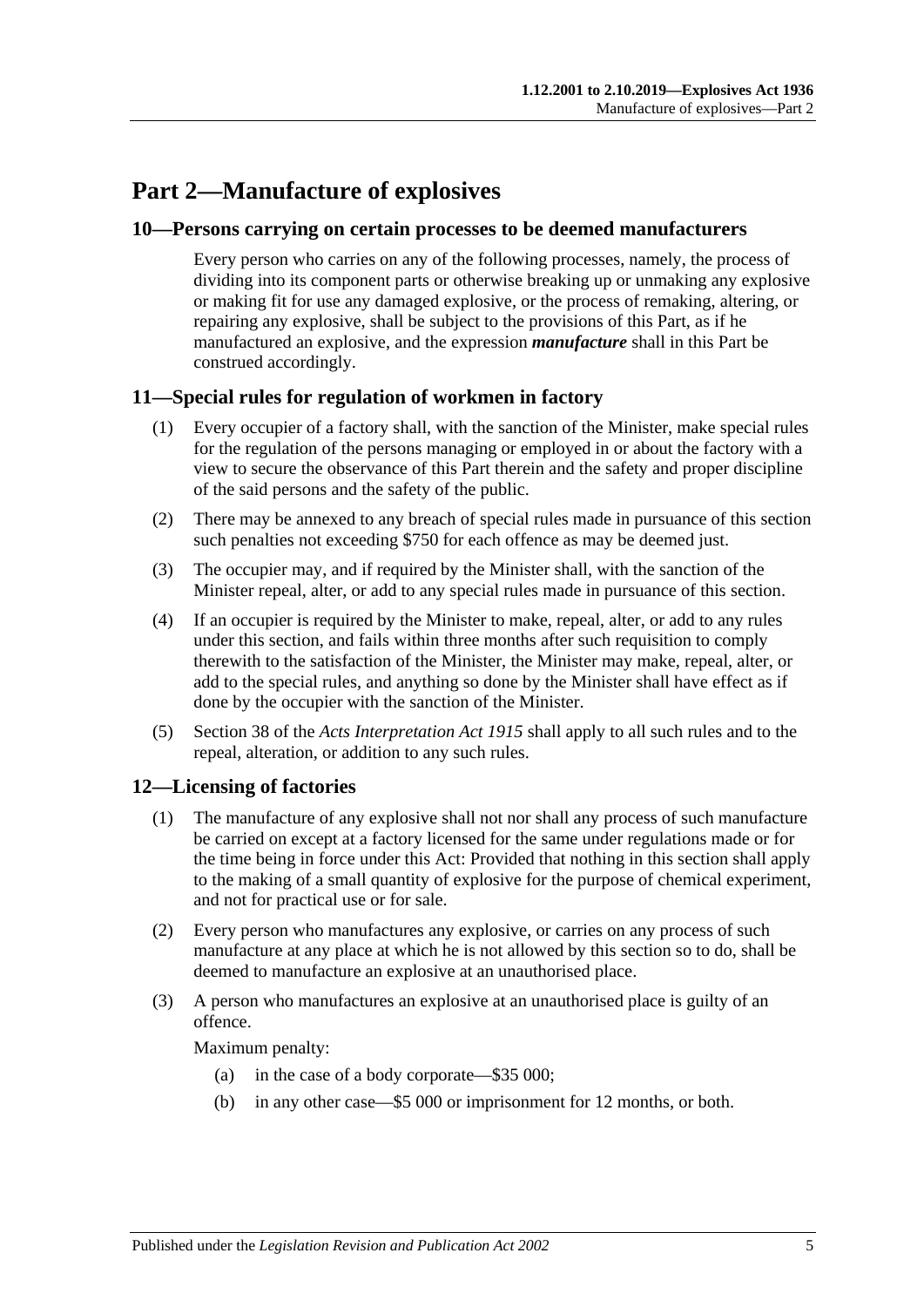(4) Where an explosive is manufactured at an unauthorised place, all or any part of the explosive or the ingredients of any explosive found in or about the place of manufacture or in the possession or under the control of a person convicted under this section may be forfeited to the Crown by a court of summary jurisdiction.

## <span id="page-5-0"></span>**13—Precautions against fire and explosions**

(1) The occupier of every factory and every person employed in or about the same shall take all due precaution for the prevention of accidents by fire or explosion in the same, and for preventing unauthorised persons having access to the factory or to the explosives therein, and shall abstain from any act whatever which tends to cause fire or explosion and is not reasonably necessary for the purpose of the work in the factory.

Maximum penalty:

- (a) in the case of a body corporate—\$35 000;
- (b) in any other case—\$5 000 or imprisonment for 12 months, or both.

## <span id="page-5-1"></span>**14—Adjoining places occupied together**

For the purposes of the provisions of this Part and the regulations with respect to the manufacture and keeping of explosives, all buildings and places adjoining each other and occupied together shall be deemed to be the same factory, and shall accordingly be included in one licence.

## <span id="page-5-2"></span>**15—Reconstruction of buildings destroyed by accident**

- (1) Where an accident by explosion or fire occurs in and wholly or partly destroys a factory, the factory shall not be reconstructed and any further supply of an explosive shall not be put therein except with the permission of the Minister, and any explosive put therein in contravention of this section shall be deemed to be manufactured in an unauthorised place, and the offence may be punished accordingly: Provided that this enactment shall not prevent the reconstruction of a factory magazine in any lawfully existing factory upon such site in the factory and with such precautions as seem reasonable to the Minister, due regard being had to the working of the factory as well as to the safety of the public and of the persons employed therein.
- (2) Where an accident by explosion or fire in a factory wholly or partly destroys any building of the factory as to which an inspector has previously to the accident sent to the occupier a notice that the building is unduly near to some building or work outside the factory, the building shall be reconstructed only upon such site in the factory and with such precautions as may seem reasonable to the Minister, due regard being had to the working of the factory as well as to the safety of the public and of the persons employed therein.
- (3) Where an accident by explosion or by fire in a factory wholly or partly destroys two or more buildings in the factory, not more than one of such buildings shall be reconstructed except with the permission of the Minister: Provided that this subsection shall not apply to any building in a lawfully existing factory if either, both, or all such buildings are incorporating mills, or if as regards any other buildings an inspector has not previously to the accident sent to the occupier a notice that the buildings are unduly near to each other.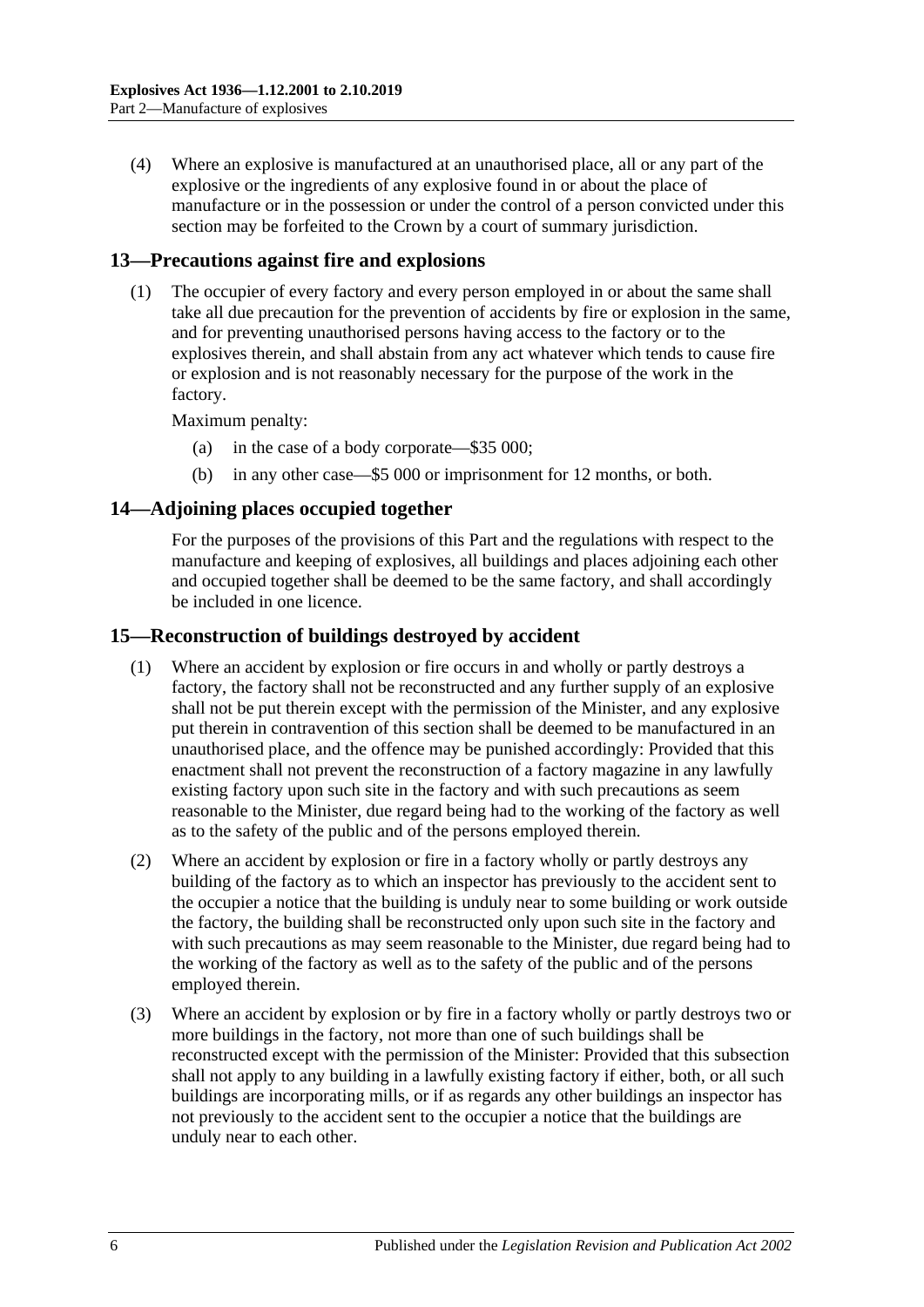- (4) Where a building is constructed on a different site in pursuance of this section, the necessary alterations shall be made in the licence, and the alterations shall be deemed to be part of the licence.
- (5) The reconstruction of any building in contravention of this section shall be deemed to be a breach of the terms of the licence, and shall be punished accordingly.

# <span id="page-6-0"></span>**Part 3—Carriage of explosives**

## <span id="page-6-1"></span>**16—Restrictions as to carriage of explosives**

- (1) No explosive shall be carried in or on or by means of any vehicle or any railway unless—
	- (a) the quantity of the explosive does not exceed the prescribed quantity of any explosive; and
	- (b) the explosive is carried in such manner and under such conditions as may be prescribed by any regulation under this Act.
- (2) A person who carries an explosive or causes an explosive to be carried in contravention of this section is guilty of an offence.

Maximum penalty:

- (a) in the case of a body corporate—\$35 000;
- (b) in any other case—\$5 000 or imprisonment for 12 months, or both.

#### <span id="page-6-2"></span>**17—Exemption of carrier where consignee etc in fault**

Where a carrier is prevented from complying with this Part by the wilful act, neglect, or default of the consignor or consignee of the explosive or other person, or by the improper refusal of the consignee or other person to accept delivery of the explosive, the conviction of the consignor, consignee, or other person shall exempt the carrier from any penalty under this Part.

#### <span id="page-6-3"></span>**18—Liability of consignor or consignee**

A consignor, consignee or other person who by wilful act, neglect or default, or by improper refusal to accept delivery of an explosive from a carrier, causes a carrier to commit an offence against this Part, is guilty of an offence.

Maximum penalty:

- (a) in the case of a body corporate—\$35 000;
- (b) in any other case—\$5 000 or imprisonment for 12 months, or both.

## <span id="page-6-4"></span>**19—Licences for carriage of explosives**

(1) A person, other than a carrier licensed by the Director, who carries in a vehicle any explosive in excess of the prescribed quantity of any explosive is guilty of an offence.

Maximum penalty:

- (a) in the case of a body corporate—\$35 000;
- (b) in any other case—\$5 000 or imprisonment for 12 months, or both.
- (2) A licence may be granted by the Director to any person for the carriage of explosives by land.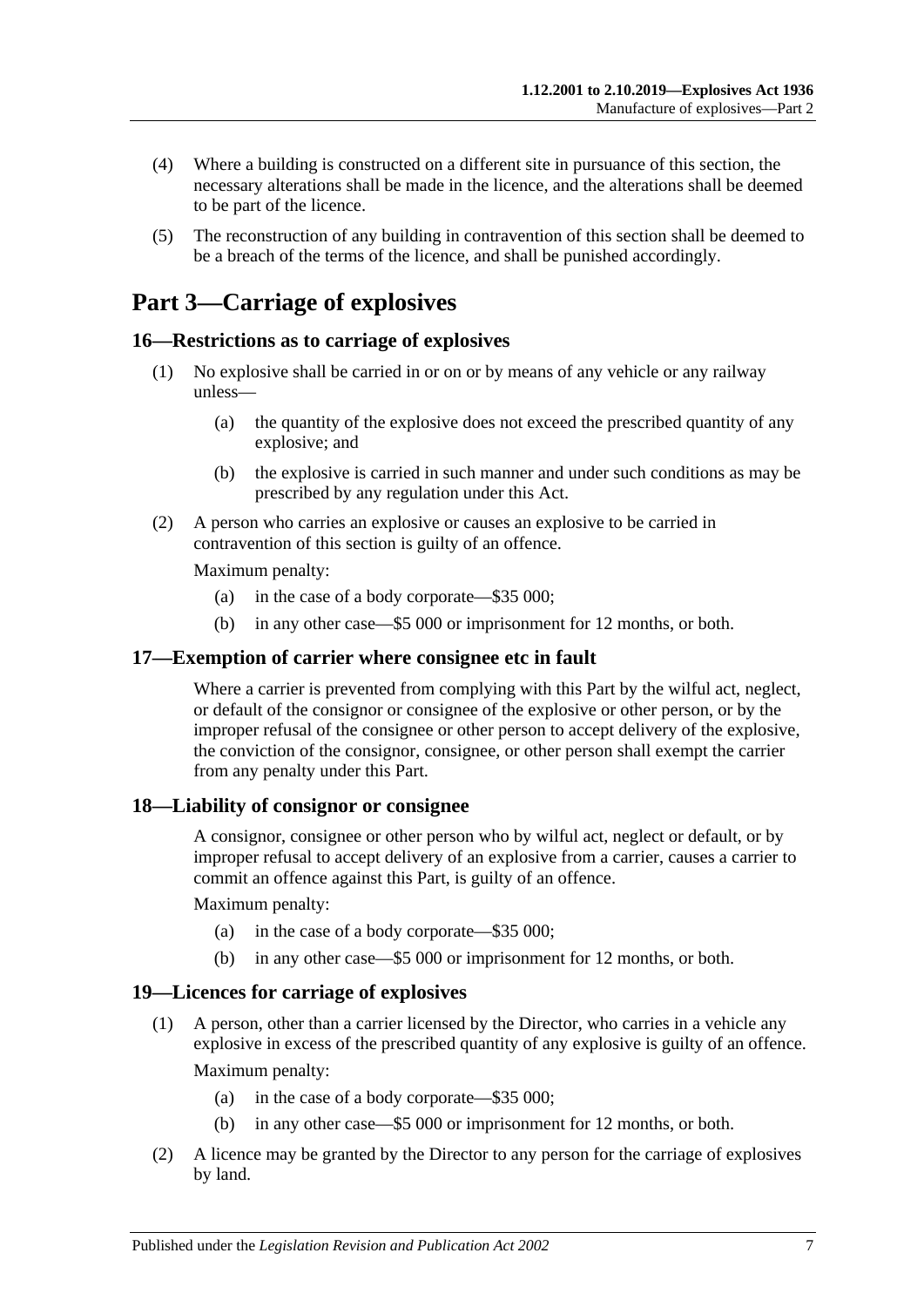# <span id="page-7-0"></span>**Part 4—Storage of explosives**

#### <span id="page-7-1"></span>**20—Government magazines**

- (1) The Governor may by proclamation declare any place to be a Government magazine.
- (2) Every Government magazine shall be under the control of the Director.
- (3) The Governor may by proclamation revoke any such proclamation or any proclamation made by the Treasurer pursuant to section 352 of the *[Marine Board and](http://www.legislation.sa.gov.au/index.aspx?action=legref&type=act&legtitle=Marine%20Board%20and%20Navigation%20Act%201881)  [Navigation Act](http://www.legislation.sa.gov.au/index.aspx?action=legref&type=act&legtitle=Marine%20Board%20and%20Navigation%20Act%201881) 1881*.

## <span id="page-7-4"></span><span id="page-7-2"></span>**21—Licensing of private magazines**

- (1) The Director may license as a magazine any suitable building, structure, excavation or place that he approves as suitable for the safe storage of explosives.
- (2) The Director shall issue to, and in the name of, the owner or person in charge of any building, structure, excavation or place licensed as a magazine under [subsection](#page-7-4) (1) of this section a licence in respect of that building, structure, excavation or place.
- (3) The licence shall be valid only for the person named therein, and shall be subject to such conditions in relation to—
	- (a) the quantity and nature of the explosives to be stored in the magazine at any one time; and
	- (b) the measures and precautions to be taken for, or in relation to, the safety and security of any person or property, and to ensure that the magazine is kept properly maintained and repaired,

as may be prescribed, and as the Director may think fit to add, and specifies in the licence.

- <span id="page-7-5"></span>(4) If a person in whose name a licence is issued under this section contravenes or fails to comply with this Act or a condition of the licence, the licensee is guilty of an offence. Maximum penalty:
	- (a) in the case of a body corporate—\$35 000;
	- (b) in any other case—\$5 000 or imprisonment for 12 months, or both.
- (5) If a licensee is guilty of an offence against [subsection](#page-7-5) (4)—
	- (a) the whole or any part of the explosives in the magazine may be forfeited to the Crown by a court of summary jurisdiction; and
	- (b) the licence may be revoked by the Director.

## <span id="page-7-3"></span>**22—Licensing of premises**

- (1) The Director may license any person to store explosives upon any premises subject to this Act.
- (2) The licence shall be valid only for the person named therein and for the quantities of explosives named therein.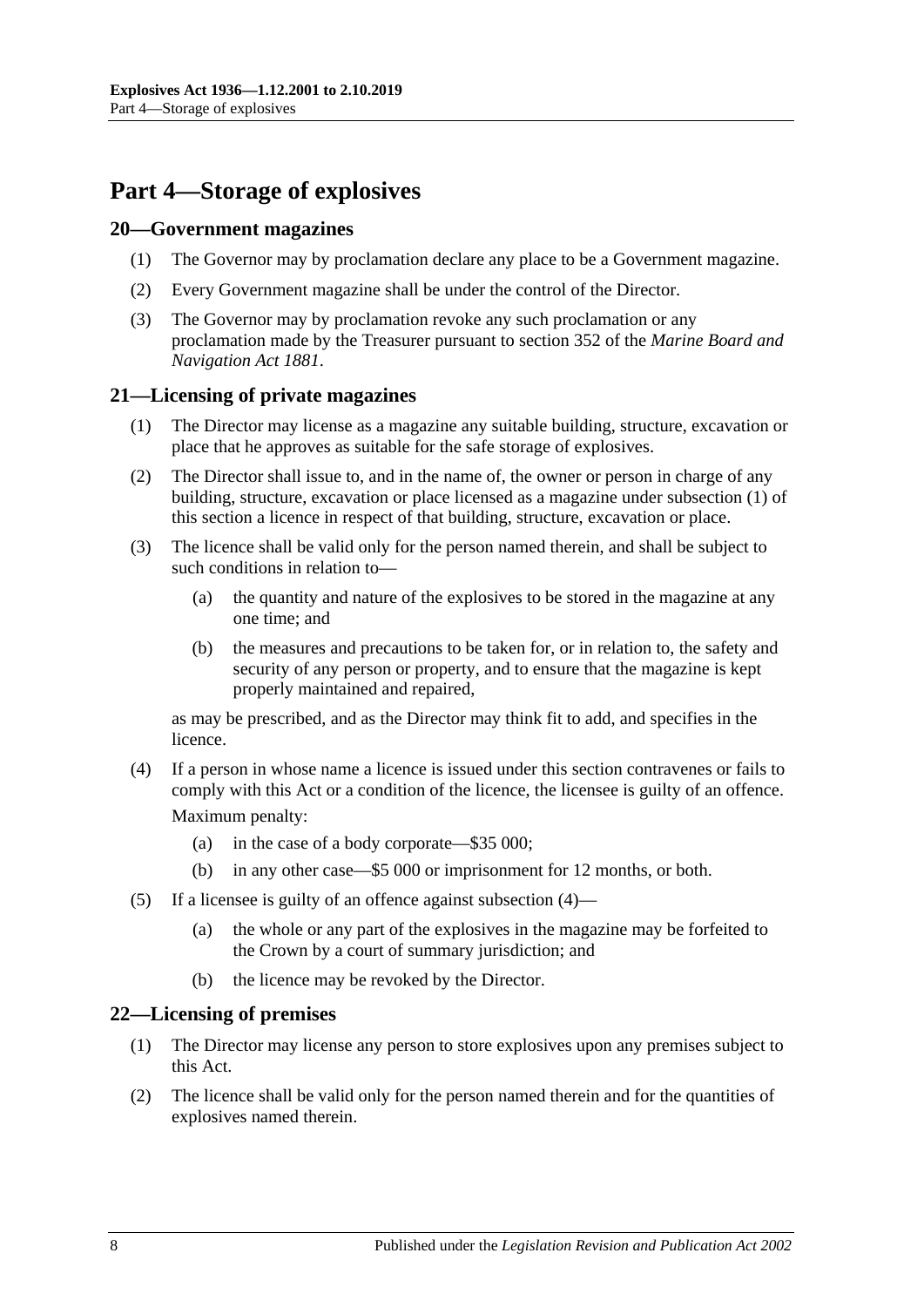- <span id="page-8-2"></span>(3) If a person in whose name a licence is issued under this section contravenes or fails to comply with this Act or a condition of the licence, the licensee is guilty of an offence. Maximum penalty:
	- (a) in the case of a body corporate—\$35 000;
	- (b) in any other case—\$5 000 or imprisonment for 12 months, or both.
- (4) If a licensee is guilty of an offence against [subsection](#page-8-2) (3)—
	- (a) the whole or any part of the explosives on the premises may be forfeited to the Crown by a court of summary jurisdiction; and
	- (b) the licence may be revoked by the Director.

#### <span id="page-8-0"></span>**23—Keeping of explosives**

- (1) Subject to [subsection](#page-8-3) (2), explosives shall be kept only—
	- (a) in a Government magazine; or
	- (b) in a magazine duly licensed by the Director; or
	- (c) on any premises duly licensed by the Director as premises whereon explosives may be stored; or
	- (d) in the underground workings of a mine in accordance with the provisions of the *[Mines and Works Inspection Act](http://www.legislation.sa.gov.au/index.aspx?action=legref&type=act&legtitle=Mines%20and%20Works%20Inspection%20Act%201920) 1920* and the regulations made under that Act.
- <span id="page-8-3"></span>(2) This section shall not apply to explosives kept by any person for his own use, the weight of which in the case of gunpowder does not exceed 15 kilograms, or in the case of any other explosive, 3 kilograms, but that in no case shall the exemption provided for by this subsection extend to the keeping of more than one hundred detonators.
- (3) If explosives are kept contrary to this section, the occupier of the place in which the explosives are kept and the owner of the explosives are each guilty of an offence.

Maximum penalty:

- (a) in the case of a body corporate—\$35 000;
- (b) in any other case—\$5 000 or imprisonment for 12 months, or both.

Expiation fee: \$315.

(4) If explosives are kept contrary to this section, they may be seized by an inspector and may be forfeited to the Crown by a court of summary jurisdiction.

#### <span id="page-8-1"></span>**24—Storage charges in Government magazines**

The storage rent and other charges for any explosives deposited in a Government magazine shall—

- (a) be fixed from time to time by the Minister;
- (b) be payable by the person depositing the explosives;
- (c) be recoverable from the said person by the Director as a debt due to the Director by action in any competent court.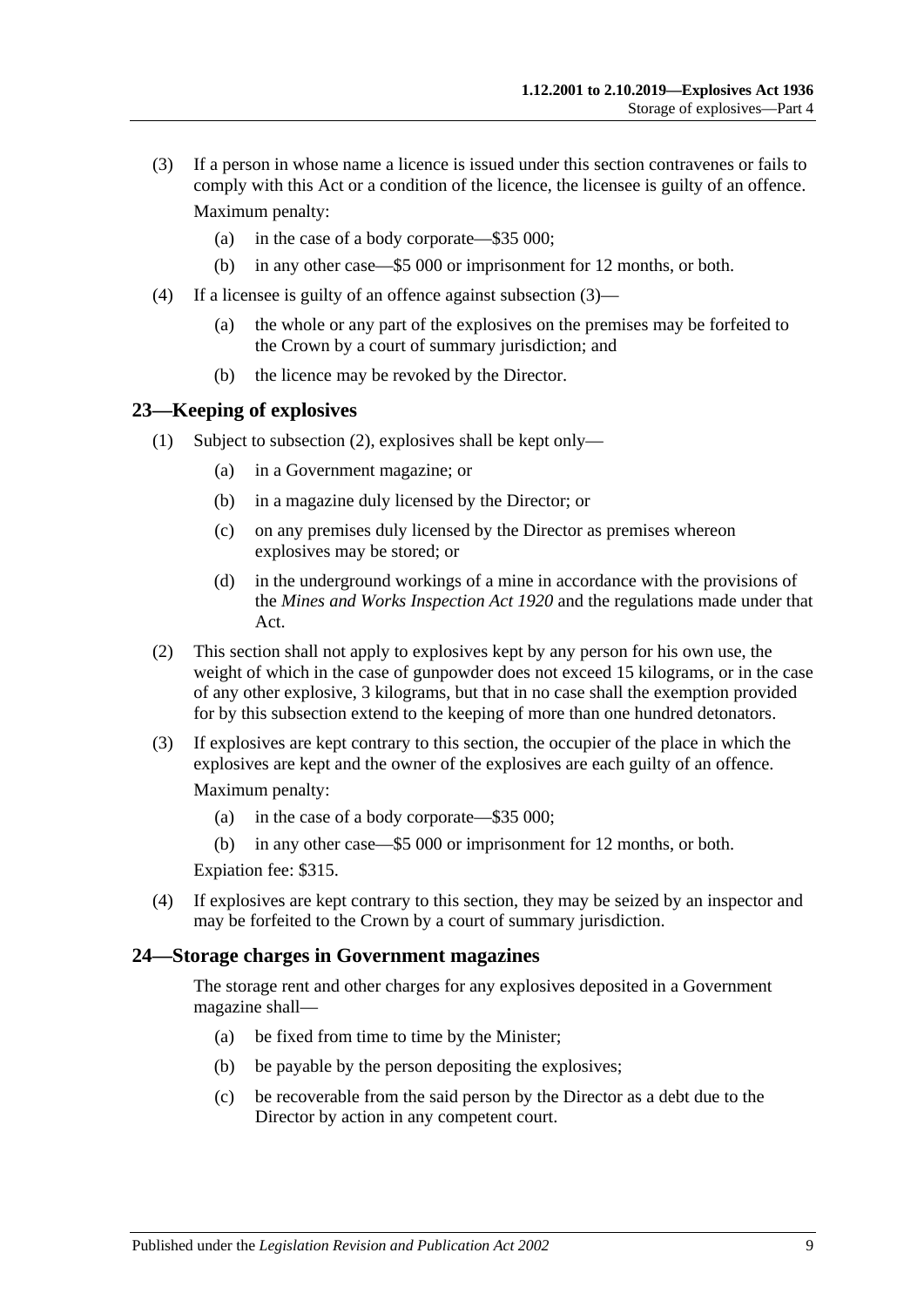## <span id="page-9-4"></span><span id="page-9-0"></span>**25—Power to sell explosives**

- (1) If the storage rent and other charges and expenses incurred in respect of any explosives deposited in a Government magazine are not paid within twelve months after the explosives are so deposited, or within one month after demand is made for payment thereof by the Director, the Director may from time to time cause the explosives, or so much thereof as may appear to be necessary to satisfy all such rent, charges, and expenses, to be sold by public tender.
- (2) A call for public tender under [subsection](#page-9-4) (1) of this section shall be advertised three times in a newspaper circulating generally throughout the State.
- (3) The proceeds of any such sale shall be applied first to the payment of the said storage rent, charges, and expenses, and the surplus (if any) shall be paid to the person who deposited the explosives.

## <span id="page-9-1"></span>**26—Explosives to be in secure packages**

No explosives shall be received at or removed from any Government magazine, licensed magazine, or licensed premises, except in the quantities and kinds of packages prescribed by the regulations, and the packages shall be so secured that no part of the explosive contained therein can be scattered in the removal thereof. In case of failure thereof an inspector may direct that the contents of the said packages be removed into fresh packages by such person and in such manner and place as he prescribes, and the magazine-keeper or person licensed in respect of the magazine or premises, as the case may be, shall charge the expenses attending the same to the owner thereof, and may refuse to deliver the explosive so removed into fresh packages until the said expenses are first paid.

## <span id="page-9-2"></span>**27—Testing of explosives in Government magazine**

(1) No person shall remove any explosive from any Government magazine unless the prescribed fees for inspecting or testing the explosives have been first paid to the Director.

Maximum penalty: \$750.

(2) Explosives shall not be delivered from a Government magazine until the Director has certified in writing that all fees due to the Director with respect to the explosives which it is desired to remove have been paid, and that the explosives are in a satisfactory condition.

## <span id="page-9-3"></span>**28—Sale or transfer to be reported to the officer in charge**

If the owner of any explosive, while it is deposited in any Government magazine, sells or transfers the whole or any part of the same to any other person, the sale or transfer shall be immediately reported in writing to the Director or magazine-keeper, and a certificate of the sale or transfer, together with any other documents necessary for claiming transfer and delivery of the explosive from the owner, shall also be produced to the Director or magazine-keeper, in order that the same may be duly registered, otherwise the magazine-keeper may refuse to deliver up the said explosive to any other than the recipient of the original certificate. The owner shall pay to the Director such fee (if any) for every registration of the sale or transfer as the Director may direct.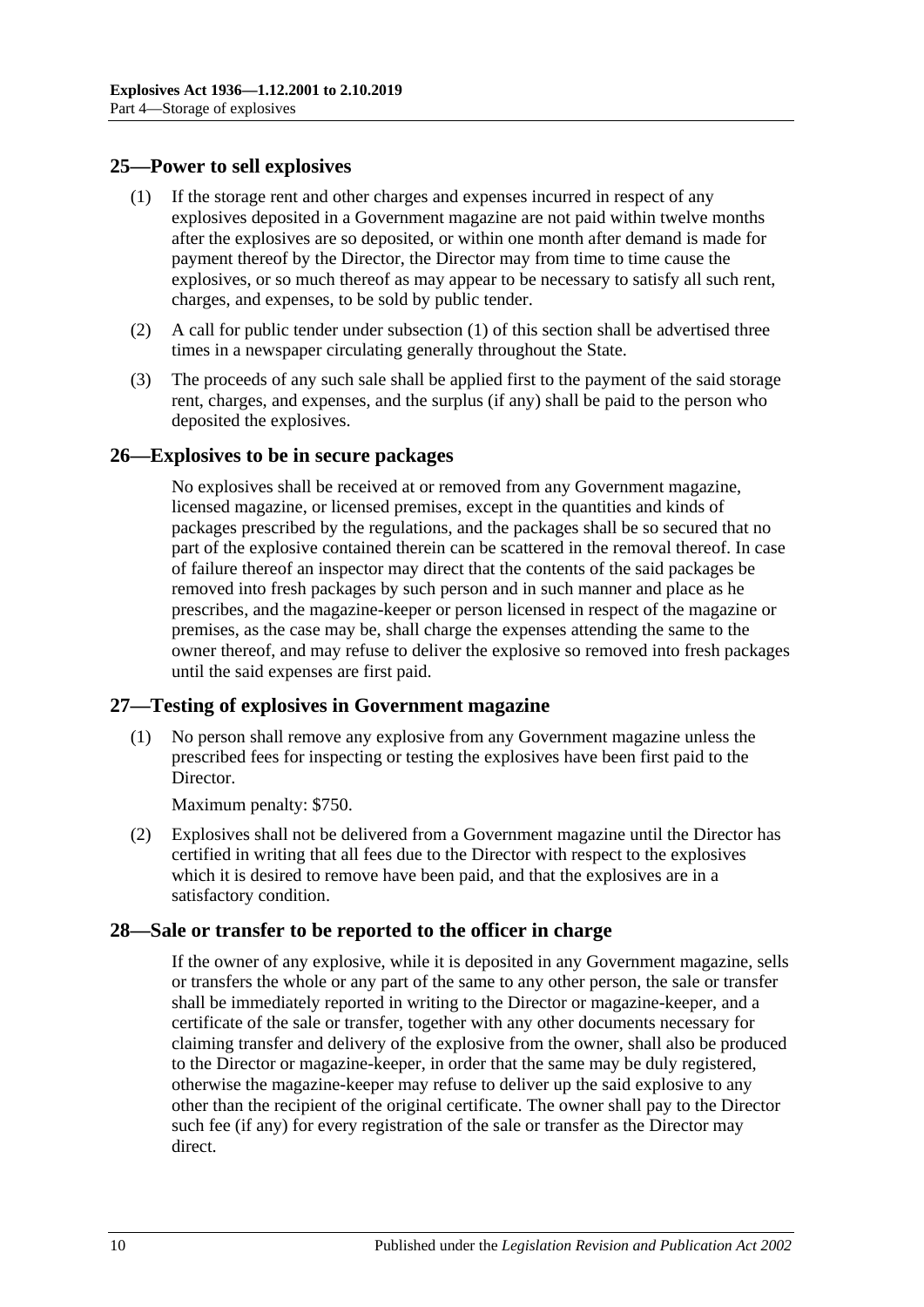# <span id="page-10-0"></span>**Part 4A—Acquisition of land**

## <span id="page-10-1"></span>**28A—Definitions**

In this Part—

*land* means an estate or interest (legal or equitable) in land and includes an easement right power or privilege over affecting or in connection with land;

*mining lease* means a lease granted under the *[Mining Act](http://www.legislation.sa.gov.au/index.aspx?action=legref&type=act&legtitle=Mining%20Act%201930) 1930*.

## <span id="page-10-2"></span>**28B—Power to acquire land**

- (1) The Minister may, subject to [section](#page-10-3) 28C of this Act, acquire either by agreement or compulsorily any land that may be required for the purposes of this Act.
- (2) For the purposes of this Part, the *[Compulsory Acquisition of Land Act](http://www.legislation.sa.gov.au/index.aspx?action=legref&type=act&legtitle=Compulsory%20Acquisition%20of%20Land%20Act%201925) 1925* is incorporated with this Act, and for the purposes of that Act as so incorporated—
	- (a) an acquisition of land under this Part shall be deemed to be an undertaking; and
	- (b) the Minister shall be deemed to be the promoter of such an undertaking.

## <span id="page-10-3"></span>**28C—Surrender of mining leases**

Where any land required for the purposes of this Act is comprised in a mining lease, the Governor may on the recommendation of the Minister of Mines accept a surrender of the lease or any part thereof or resume for the purposes of this Act the land or any part thereof comprised in the lease.

## <span id="page-10-4"></span>**28D—Power to dispose of surplus land**

- (1) The Minister may demise any land that is held or used by him for the purposes of this Act and is not immediately required for any such purpose, for such period, at such rent, and upon such conditions as he thinks fit, and may sell or otherwise dispose of any such land or other property that he does not further require for any such purpose, and may transfer or convey the land or other property to the purchaser or as the purchaser directs.
- (2) Moneys accruing from the sale or other disposition of any property sold or disposed of pursuant to this section shall be paid by the Minister to the Treasurer.

# <span id="page-10-5"></span>**Part 5—Control of explosives in ships**

## <span id="page-10-6"></span>**29—Vessels arriving with explosives to hoist flag**

- (1) The master of any ship on board of which there are any explosives exceeding 15 kilograms in weight of gunpowder or 3 kilograms in weight of any other explosive shall on approaching a port exhibit from the mast head or some other conspicuous position on the ship, by day, flag B of the international code, and, by night, a red light.
- (2) The master of any ship shall during the time the ship is within any port and—
	- (a) any explosives exceeding 15 kilograms in weight of gunpowder or 3 kilograms in weight of any other explosive are on board the ship; or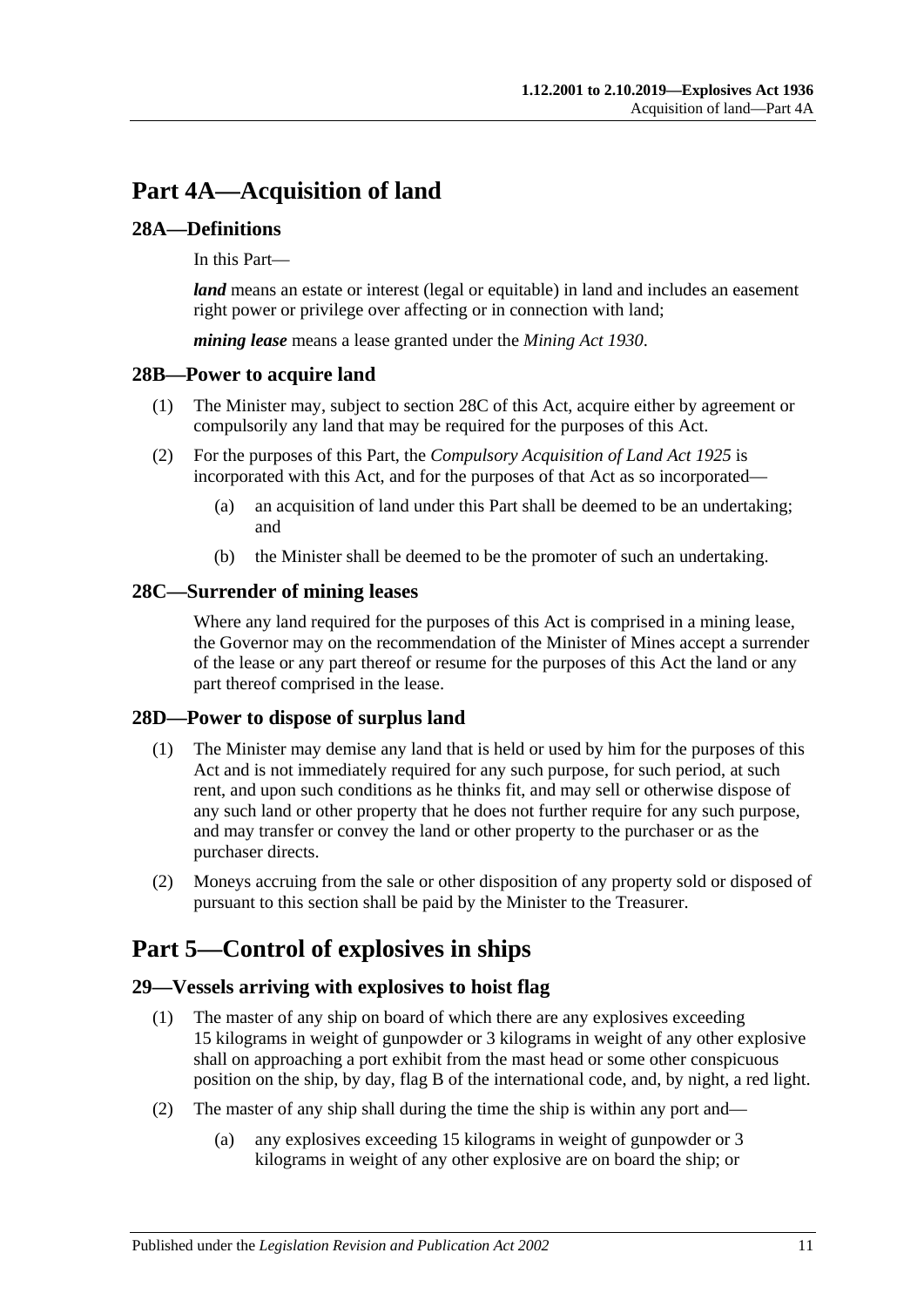(b) any boat is alongside the ship and there are on board such boat explosives exceeding 15 kilograms in weight of gunpowder or 3 kilograms weight of any other explosive,

exhibit from the mast head or some other conspicuous position on the ship, by day, flag B of the international code, and, by night, a red light.

(3) The master of a ship who fails to comply with this section is guilty of an offence. Maximum penalty: \$5 000.

## <span id="page-11-0"></span>**30—Prohibited areas**

- (1) The Minister of Marine may from time to time by notice published in the Government Gazette declare that the whole or any part of any port shall be a prohibited area.
- (2) The Minister of Marine may from time to time revoke or vary any such notice by notice published in the Government Gazette.

## <span id="page-11-4"></span><span id="page-11-1"></span>**31—Ships carrying explosives**

- (1) Subject to [subsection](#page-11-3) (3), no ship or boat on board of which there are any explosives exceeding 15 kilograms in weight of gunpowder or 3 kilograms in weight of any other explosive shall be brought within or be within any prohibited area except as authorised by this section.
- (2) Subject to [subsection](#page-11-3) (3), the master of every such ship or boat shall, before the ship or boat is brought within any prohibited area, discharge all explosives in excess of the weight specified in [subsection](#page-11-4) (1) and forthwith convey them, or cause them to be conveyed into such magazine or magazines, or licensed premises, as are appointed by the Director.
- <span id="page-11-3"></span>(3) The Minister of Marine may grant an authority to the master of any ship or boat to bring or cause the ship to be within any prohibited area. Any such authority may be granted subject to any conditions thought fit by the Minister of Marine.
- (4) The master of a ship which is brought into or is within a prohibited area contrary to this section, or who contravenes any condition of an authority granted under this section, is guilty of an offence.

Maximum penalty: \$5 000 or imprisonment for 12 months, or both.

(5) Subject to [section](#page-13-2) 38, the provisions of this section shall not apply to any boat under the control of the Director.

## <span id="page-11-2"></span>**32—Procedure at magazine**

(1) Upon the receipt of any such explosives at any Government magazine, licensed magazine, or licensed premises appointed by the Director under [section](#page-11-1) 31 of this Act, the magazine-keeper, or person in charge of the licensed magazine or licensed premises shall give to the master or agent of the master, a receipt describing the packages containing the same, which receipt shall be deemed in law to maintain any lien which the master or owner of the ship or boat may have upon the said explosives therein described for freight or other lawful charges upon the same respectively. The master, owner, or agent of the master or owner shall forthwith give to the Director notice in writing of any such lien.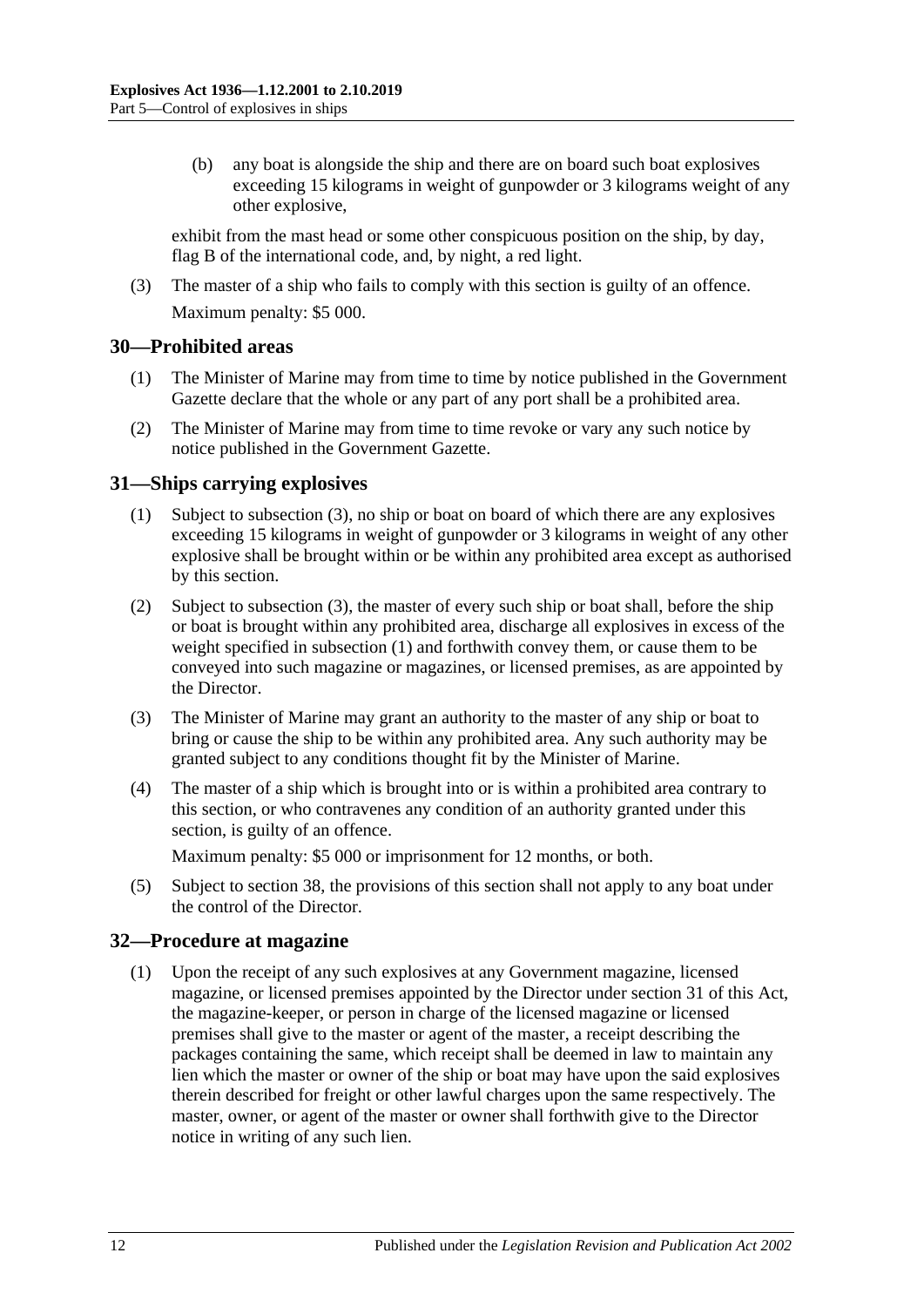- (2) Every person to whom any such explosives are consigned shall, within forty-eight hours after the arrival of the ship or boat at the port, deliver to the magazine-keeper or the person in charge of the licensed magazine or licensed premises a full description of the explosives, showing the quantity with the marks and numbers of the packages containing the same, which description the magazine-keeper or the person in charge of the licensed magazine or licensed premises shall enter, together with the name of such person, in a book to be kept for that purpose, and shall thereupon give a certificate of the entry to the said person.
- (3) No person shall be entitled to receive any explosives from any Government magazine unless he produces to the Director or magazine-keeper such certificate, nor unless the storage and any other charges authorised by this Act have been paid to the magazine-keeper, or other person authorised by the Director to receive the same.

#### <span id="page-12-0"></span>**33—Explosives on arrival to be reported**

- (1) The master of every ship arriving in any port with explosives exceeding 15 kilograms in weight of gunpowder or 3 kilograms in weight of any other explosive on board the ship, shall give the prescribed notice of intention to land the same to the Director and the Minister of Marine.
- (2) So soon as the same are reported to the Director, he may, subject to [section](#page-11-1) 31, grant a permit or permits to the master of the ship to land the explosives in order that the same may be deposited in a Government magazine, licensed magazine, or licensed premises.
- (3) The master of a ship who fails to comply with this section is guilty of an offence. Maximum penalty: \$5 000.

## <span id="page-12-1"></span>**34—Explosives removed from ship**

- (1) Explosives shall be discharged from and loaded into any ship or boat in any port only between such hours as may be appointed by the Minister of Marine.
- (2) When any quantity or quantities of explosives are so removed, the same shall be brought direct from the ship or boat to such place as is appointed by the Minister of Marine for the landing of the explosives.
- (3) A person who discharges, loads or conveys explosives contrary to this section is guilty of an offence.

Maximum penalty: \$5 000.

#### <span id="page-12-2"></span>**35—Penalty on going alongside wharves**

- (1) No ship or boat shall, except with the authority of the Minister of Marine, come alongside any wharf in any port until all explosives exceeding 15 kilograms in weight of gunpowder or 3 kilograms in weight of any other explosive which may be on board are first landed as provided by this Part.
- (2) The Minister of Marine may grant authority to the master of any ship or boat to come alongside any such wharf without requiring the explosive to be landed as aforesaid. Any such authority may be granted subject to any conditions thought fit by the Minister of Marine.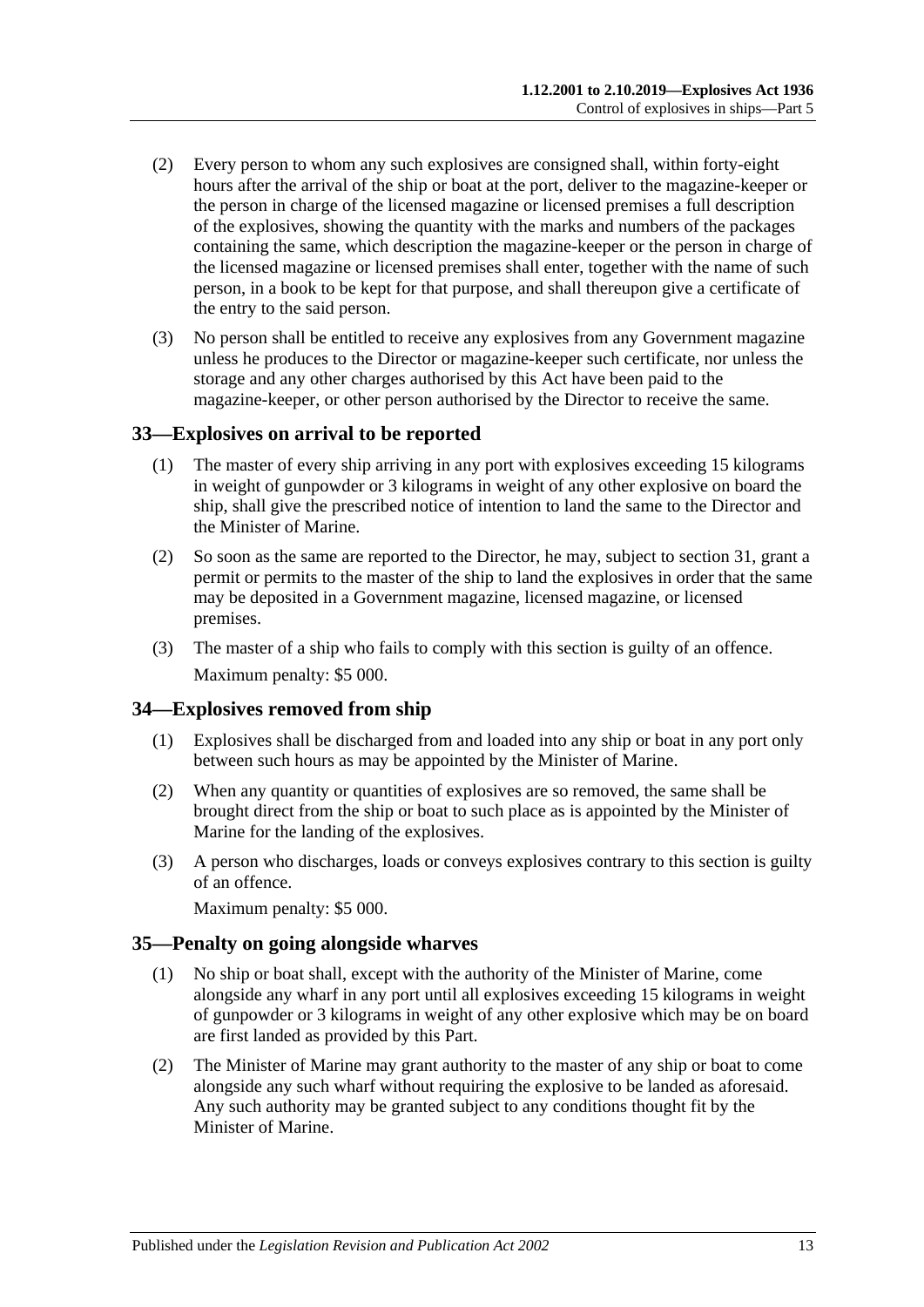(3) The master of a ship or boat in respect of which any contravention of this section is committed is guilty of an offence.

Maximum penalty: \$5 000 or imprisonment for 12 months, or both.

(4) Subject to [section](#page-13-2) 38, the provisions of this section shall not apply to any boat under the control of the Director.

#### <span id="page-13-0"></span>**36—Explosives to be landed at the place appointed for the purpose**

- (1) No explosives shall be landed or shipped in any port in South Australia, other than at such landing places or shipping places as are appointed for that purpose by the Minister of Marine.
- (2) A person who lands or attempts to land, or ships or attempts to ship, explosives contrary to this section is guilty of an offence.

Maximum penalty:

- (a) in the case of a body corporate—\$35 000;
- (b) in any other case—\$5 000 or imprisonment for 12 months, or both.

#### <span id="page-13-1"></span>**37—Explosives not to be shipped within certain limits**

- (1) No ship or boat shall, except with the authority of the Minister of Marine, take on board any explosives exceeding 15 kilograms in weight of gunpowder or 3 kilograms in weight of any other explosive whilst within any prohibited area.
- (2) The Minister of Marine may grant authority to the master of any ship or boat to take on board explosives within a prohibited area. Any such authority may be granted subject to any conditions thought fit by the Minister of Marine.
- (3) The master of a ship or boat in respect of which a contravention of this section is committed is guilty of an offence.

Maximum penalty: \$5 000 or imprisonment for 12 months, or both.

(4) Subject to [section](#page-13-2) 38, the provisions of this section shall not apply to any boat under the control of the Director.

#### <span id="page-13-2"></span>**38—Control over ships and boats in ports**

- (1) The Minister of Marine may from time to time direct at what times and in what manner ships and boats carrying explosives exceeding 15 kilograms in weight of gunpowder or 3 kilograms in weight of any other explosive, shall enter or leave or be navigated within any port.
- (2) The master of a ship or boat who fails to comply with a direction under this section is guilty of an offence.

Maximum penalty: \$5 000 or imprisonment for 12 months, or both.

(3) This section shall apply to any boat under the control of the Director.

#### <span id="page-13-4"></span><span id="page-13-3"></span>**39—Boats carrying explosives to be licensed and provided with tarpaulins**

- (1) No boat shall be used for the conveyance of explosives unless—
	- (a) it is approved by the Director or it is the property of the Minister of Marine; and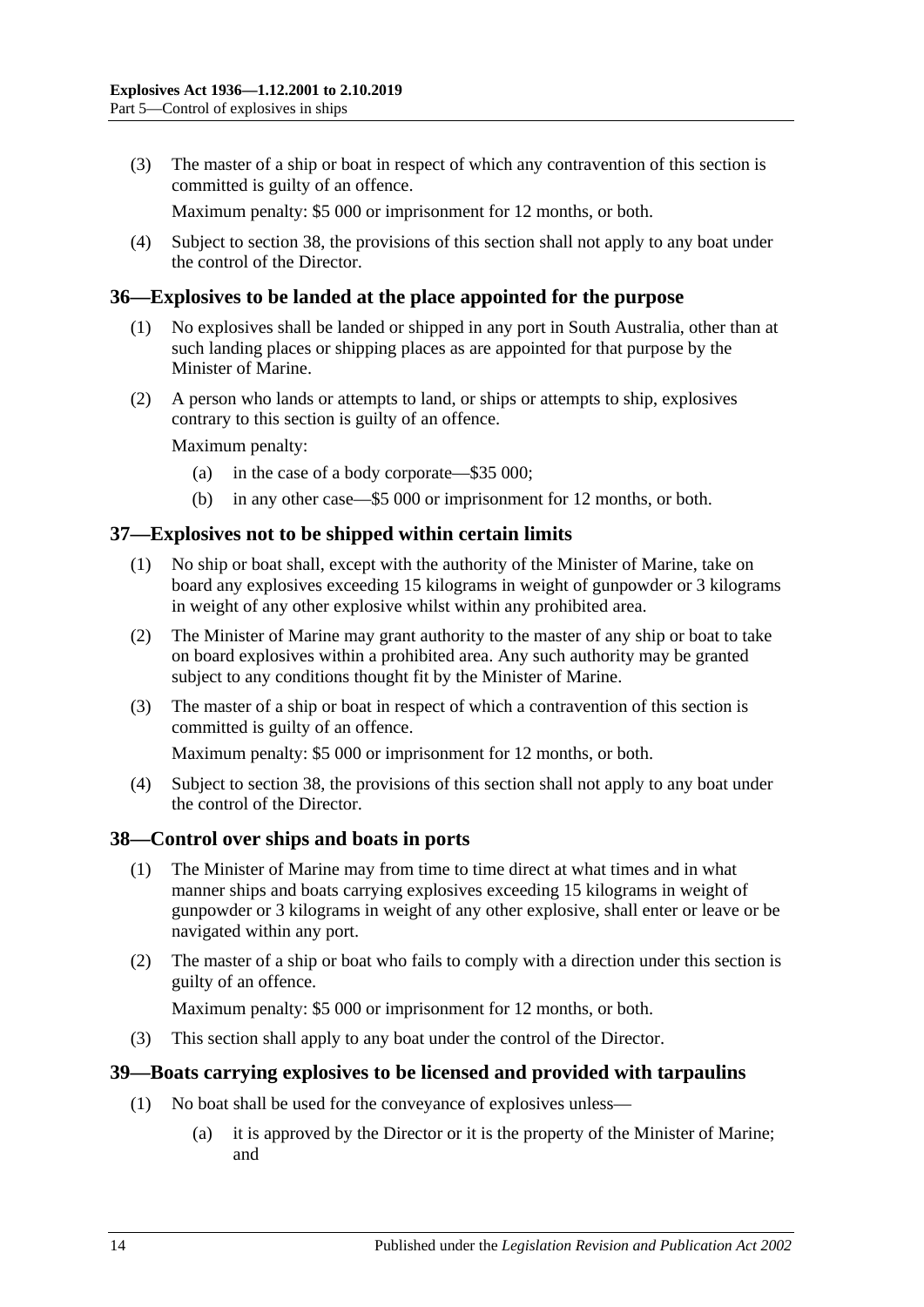- (b) it is provided with such tarpaulins or other coverings as the Director may direct.
- (2) A person who conveys explosives, or causes explosives to be conveyed, in a boat that does not comply with [subsection](#page-13-4) (1) is guilty of an offence.

Maximum penalty:

- (a) in the case of a body corporate—\$35 000;
- (b) in any other case—\$5 000 or imprisonment for 12 months, or both.

#### <span id="page-14-0"></span>**40—Power to delegate authority**

- (1) The Minister of Marine may from time to time in writing authorise any officer or officers of the Department of Marine and Harbors to exercise all or any of the powers of the Minister of Marine under this Part. Any such authority may be revoked by the Minister of Marine.
- (2) Any such officer while authorised as aforesaid—
	- (a) may exercise the powers conferred as aforesaid in the same manner and to the extent to which the powers could be exercised by the Minister of Marine; and
	- (b) shall in the exercise of the powers be deemed to be entitled to the same immunities and privileges as Minister of Marine.

#### <span id="page-14-1"></span>**41—Savings as to ships rockets etc**

This Part shall not apply to any gunpowder, rockets, or other explosives in respect of any ship which are required to be carried as part of the ship's equipments for the purpose of making signals.

## <span id="page-14-2"></span>**Part 6—Miscellaneous**

#### <span id="page-14-5"></span><span id="page-14-3"></span>**42—Powers of inspectors**

- <span id="page-14-4"></span>(1) Any inspector may—
	- (a) at any time enter, inspect, and examine any magazine or premises licensed by the Director or any place where he believes any explosives may be found or any other place which it is necessary or convenient to enter, inspect or examine for the purpose of securing the due administration and enforcement of this Act; and
	- (b) make any general or particular inquiries as to the observance of, or which are necessary for the purposes of this Act; and
	- (c) take without payment such samples of any substance which he believes to be an explosive as are necessary for the examination and testing thereof; and
	- (d) seize, detain, and remove any explosive and any package or vehicle in which the same is contained if he has reasonable cause to believe that there has been a contravention of this Act in respect of the explosive; and
	- (e) where he believes it necessary in the public interest, with the consent of the Minister destroy or otherwise dispose of any explosive: Provided that in cases of imminent danger he may so act without such consent.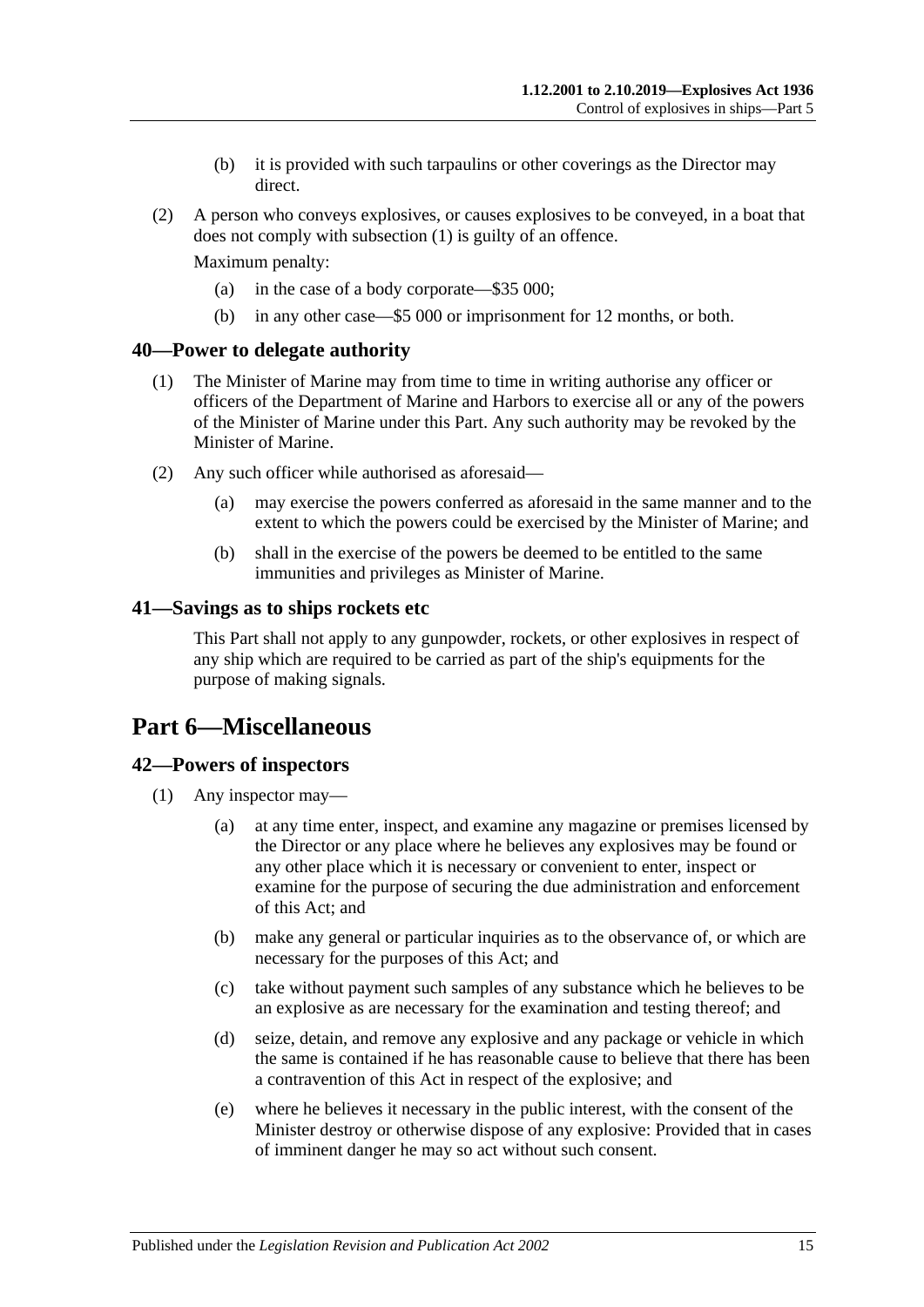- (2) The expenses incurred in the examination, destruction or disposal of any explosive under [paragraph](#page-14-4) (e) of [subsection](#page-14-5) (1) shall be borne by the owner of the explosive.
- (3) Any inspector may, if any situation or activity involving explosives is in his opinion a danger or potential danger to any person, by an order or direction in writing require the person apparently in charge of the situation or activity to remove the danger or potential danger by taking the steps specified in the order or direction within the period of time so specified or by ceasing the activity forthwith.

#### <span id="page-15-0"></span>**43—Inspector may be assisted**

Every person on or about the place inspected who—

- (a) does not, upon being requested so to do by an inspector facilitate the entry, inspection, and examination authorised by this Act by the inspector; or
- (b) does not, upon being so requested, facilitate the taking of samples, or the seizure, detention, or removal of any explosive, packages, or vehicle, or the destruction or disposal of any explosive authorised by this Act,

is guilty of an offence.

Maximum penalty: \$5 000.

#### <span id="page-15-4"></span><span id="page-15-1"></span>**44—Obstructing inspectors**

- (1) A person who—
	- (a) obstructs or hinders an inspector; or
	- (b) interferes with, or prevents the exercise of, a power conferred by this Act upon an inspector; or
	- (c) disobeys a lawful order or direction of an inspector; or
	- (d) refuses or fails to answer truthfully questions put by an inspector pursuant to this Act,

is guilty of an offence.

Maximum penalty: \$5 000.

- (2) A person is not required to answer a question put by an inspector if the answer to the question would tend to incriminate him or her of an offence.
- (3) If a person is guilty of an offence under [subsection](#page-15-4) (1) and that person, or the employer of that person, is licensed under this Act, that licence may be revoked by the Director.

#### <span id="page-15-2"></span>**45—Protection to inspector**

No inspector shall be liable, except in respect of any wilful neglect or default, to any legal proceedings for anything done in pursuance of this Act.

#### <span id="page-15-3"></span>**46—Powers of the Director**

- (1) If in the opinion of the Director any explosive under the control of the Director—
	- (a) has been damaged, or from its condition is, or is likely to become, dangerous to life or property during storage, transport, or use; or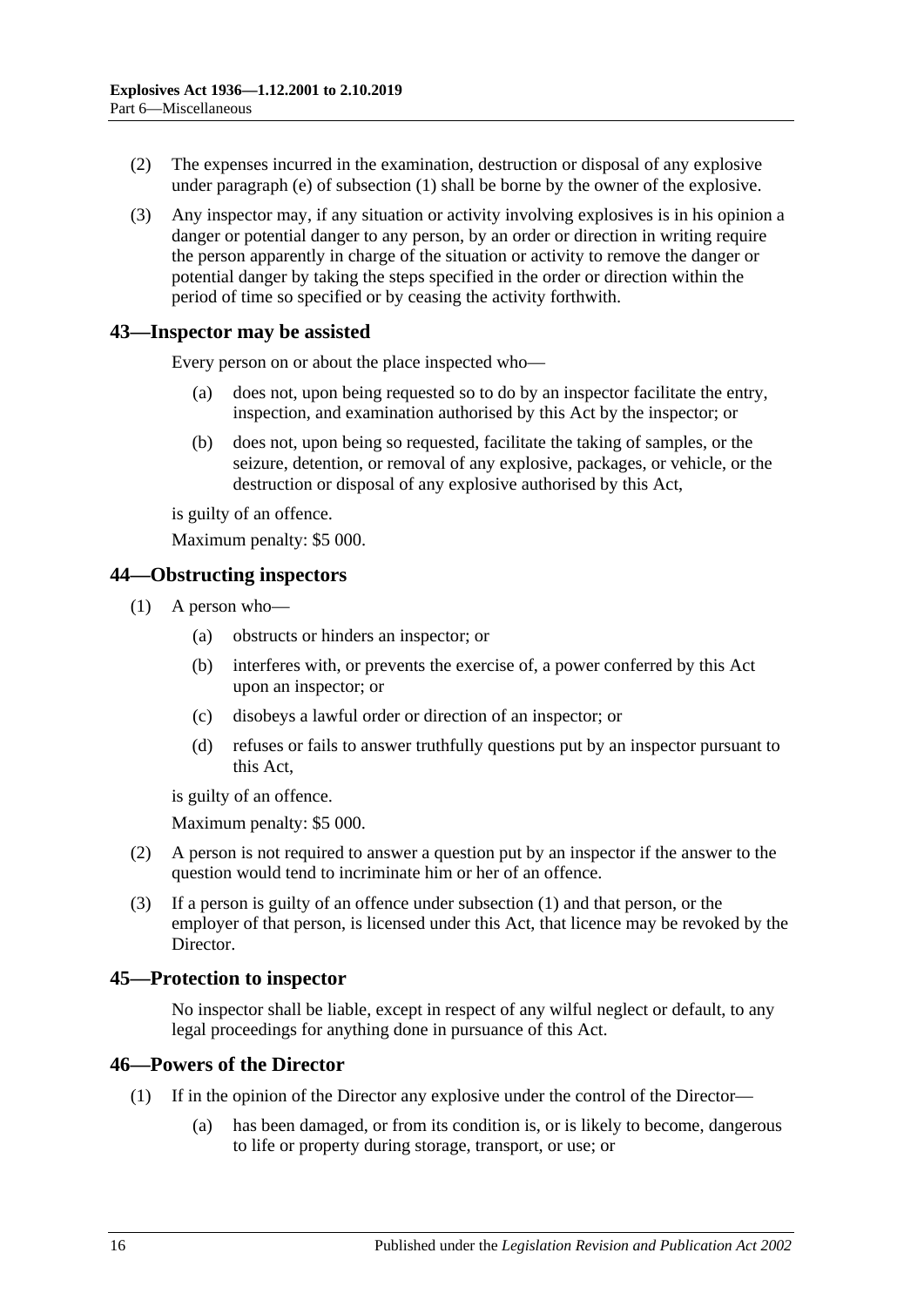(b) has not been defined and classified as provided in [section](#page-3-1) 6, or does not conform in composition, quality, and character to the definition made in accordance with that section,

the Director may destroy the explosive, or may order the same to be destroyed or otherwise disposed of.

(2) The expense of the destruction or disposal shall be borne by the owner of the explosive.

## <span id="page-16-0"></span>**47—Deeming provision**

For the purposes of [section](#page-15-3) 46, an explosive shall be deemed to be under the control of the Director—

- (a) if it is in a Government magazine; or
- (b) if it is in a magazine afloat; or
- (c) if it is on board any ship or boat in any port; or
- (d) if it is in course of being landed from any such ship or boat; or
- (e) if it is in course of being shipped in any port; or
- (f) if it is on board any boat approved by the Director under [section](#page-13-3) 39, or owned by the board; or
- (g) if it is in course of removal from or to any magazine to or from any ship or boat in any port.

## <span id="page-16-1"></span>**48—Power to prohibit manufacture, storage, and carriage of specially dangerous explosives**

- <span id="page-16-2"></span>(1) Notwithstanding anything in this Act, the Governor may from time to time by proclamation prohibit, either absolutely, or subject to conditions or restrictions, the manufacture, keeping, conveyance, and sale, or any of them, of any explosive when in the judgment of the Governor it is expedient for the public safety to make such proclamation.
- (2) Any explosive manufactured in contravention of any such proclamation shall be deemed to be manufactured in an unauthorised place.
- (3) A person—
	- (a) who conveys an explosive or causes it to be conveyed; or
	- (b) who sells an explosive; or
	- (c) who keeps an explosive; or
	- (d) to whom an explosive is delivered,

in contravention of a proclamation under [subsection](#page-16-2) (1), is guilty of an offence. Maximum penalty:

- (a) in the case of a body corporate—\$35 000;
- (b) in any other case—\$5 000 or imprisonment for 12 months, or both.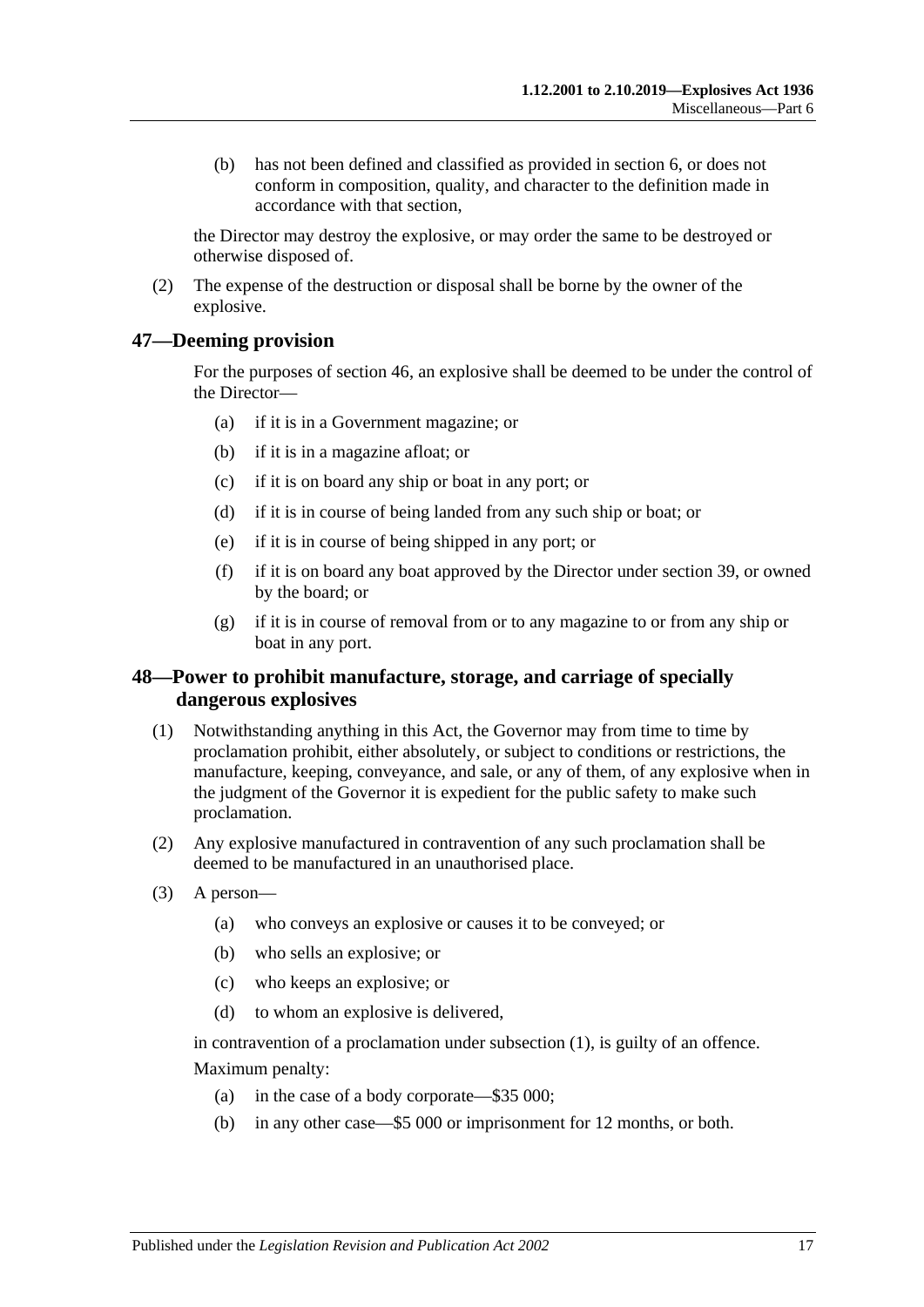- (3a) If an explosive is conveyed, sold or kept in contravention of a proclamation under [subsection](#page-16-2) (1), all or any part of the explosive may be forfeited to the Crown by a court of summary jurisdiction.
- (4) The Governor may by proclamation revoke any proclamation made as aforesaid.

#### <span id="page-17-0"></span>**48A—Conditions of licences and permits**

- (1) The issuing authority may, at any time, by notice in writing given personally or by post to the holder of a licence or permit granted under this Act, vary or revoke a condition of the licence or permit imposed by the issuing authority, or attach a further condition to the licence or permit.
- (2) In this section—

*issuing authority* means the Minister or the Director responsible for granting licences or permits of the class concerned.

#### <span id="page-17-1"></span>**49—Factory licence unnecessary in certain cases**

Notwithstanding anything contained in this Act it shall not be necessary for any person licensed to keep a magazine or other premises pursuant to [Part 4](#page-7-0) to take out a licence for a factory by reason only that in connection with his magazine or licensed premises he fills for sale or otherwise any cartridge for small arms with any explosive if in so doing he invariably complies with the provisions of this Act or any regulation thereunder relating to the filling of cartridges.

#### <span id="page-17-3"></span><span id="page-17-2"></span>**50—Penalty on and removal of trespassers**

(1) A person who enters without permission or otherwise trespasses upon a magazine or factory (whether licensed or not) or immediately adjoining land which is occupied in connection with the magazine or by the occupier of the factory is guilty of an offence.

Maximum penalty: \$1 250 or imprisonment for 3 months.

- (1a) A person who commits an offence against [subsection](#page-17-3) (1) may immediately be removed from the magazine, factory or land by a police officer or by the keeper or occupier of the magazine or factory or any agent or servant of, or other person authorised by, the keeper or occupier.
- (2) Any person other than the keeper or occupier of, or person employed in or about, a magazine or factory (whether licensed or not) who does any act which tends to cause explosion or fire in or about the magazine or factory is guilty of an offence.

Maximum penalty: \$5 000 or imprisonment for 12 months, or both.

(3) The keeper or occupier of any such magazine or factory shall post up in some conspicuous place or places a notice or notices warning all persons of their liability to penalties under this section, but the absence of any such notice or notices shall not exempt a person from a penalty under this section.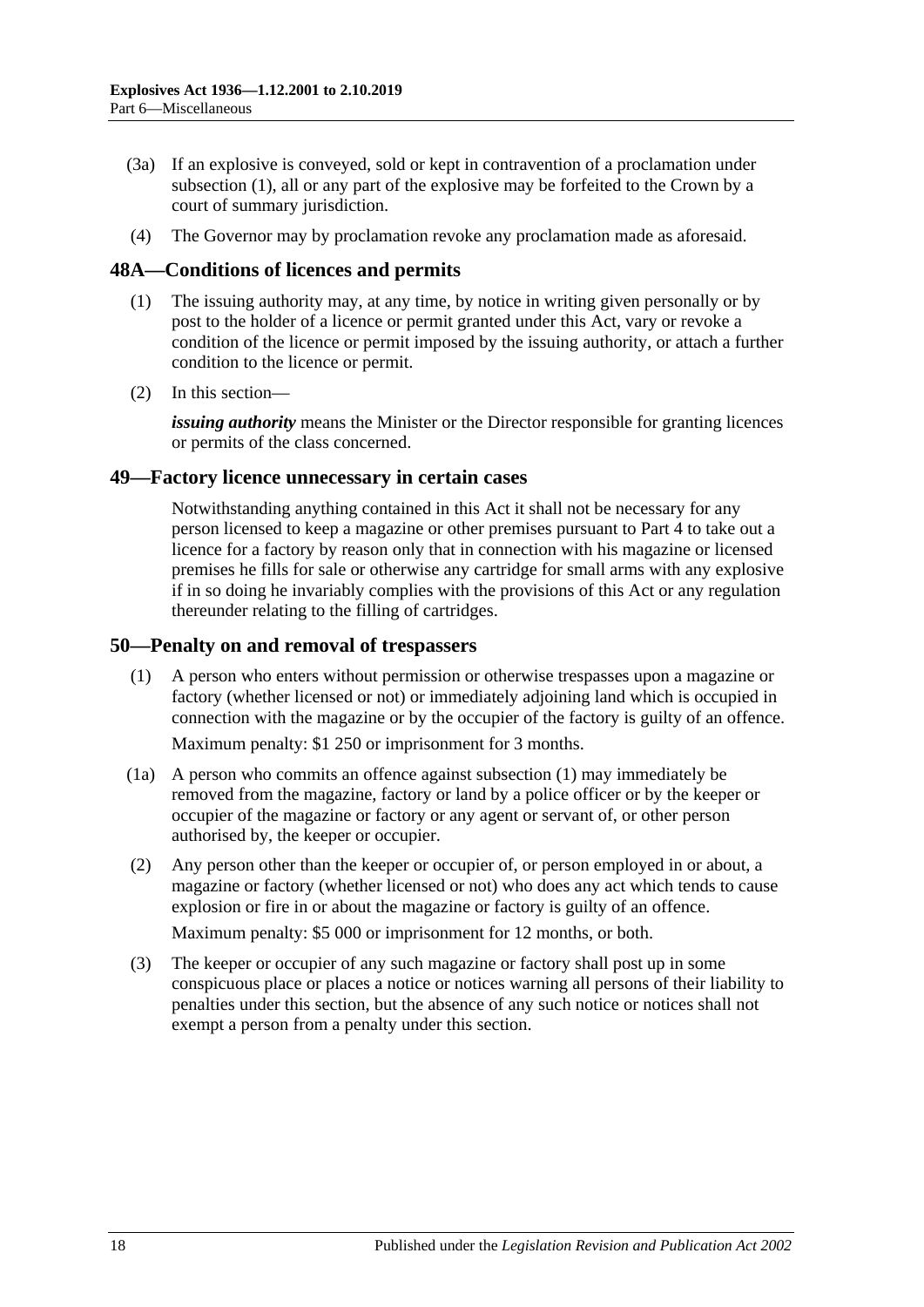## <span id="page-18-0"></span>**51—Supplemental provisions as to forfeiture of explosive**

- (1) Where a court before which a person is convicted of an offence against this Act has power to forfeit any explosive owned by or found in the possession or under the control of such person, the court may, if it thinks it just and expedient, in lieu of forfeiting the explosive, impose upon such person in addition to any other penalty or punishment a penalty not exceeding such sum as appears to the court to be the value of the explosive so liable to be forfeited.
- (2) Where any explosive or ingredient of an explosive is alleged to be liable under this Act to be forfeited, any complaint may be laid against the owner of the explosive or ingredient for the purpose only of enforcing the forfeiture; and where the owner is unknown or cannot be found the court may cause a notice to be advertised stating that, unless cause is shown to the contrary at the time and place named in the notice, the explosive may be forfeited, and at such time and place the court after hearing the owner or any person in his behalf (who may be present) may order all or any part of the explosive or ingredient to be forfeited.

## <span id="page-18-1"></span>**51A—Offences by bodies corporate**

Where a body corporate is guilty of an offence against this Act, every member of the governing body and the manager of the body corporate is guilty of an offence and liable to the penalty prescribed for that offence when committed by a natural person, unless the member or manager proves that he or she—

- (a) did not know and could not reasonably be expected to have known of the commission of that offence; or
- (b) exercised all due diligence to prevent the commission of that offence.

## <span id="page-18-2"></span>**51B—Continuing offences**

- (1) Where an offence against a provision of this Act is committed by a person by reason of a continuing act or omission—
	- (a) the person is liable, in addition to the penalty otherwise applicable to the offence, to a penalty for each day during which the act or omission continues of not more than an amount equal to one-fifth of the maximum penalty prescribed for that offence; and
	- (b) if the act or omission continues after the person is convicted of the offence, the person is guilty of a further offence against that provision and liable, in addition to a penalty otherwise applicable to the further offence, to a penalty for each day during which the act or omission continues after that conviction, of not more than an amount equal to one-fifth of the maximum penalty prescribed for that offence.
- (2) For the purposes of this section, an obligation to do something is to be regarded as continuing until the act is done notwithstanding that any period within which, or time before which, the act is required to be done has expired or passed.

## <span id="page-18-4"></span><span id="page-18-3"></span>**51C—Delegation by Director**

(1) The Director may, by instrument in writing, delegate to any person engaged in the administration of this Act any of his or her powers or functions under this Act.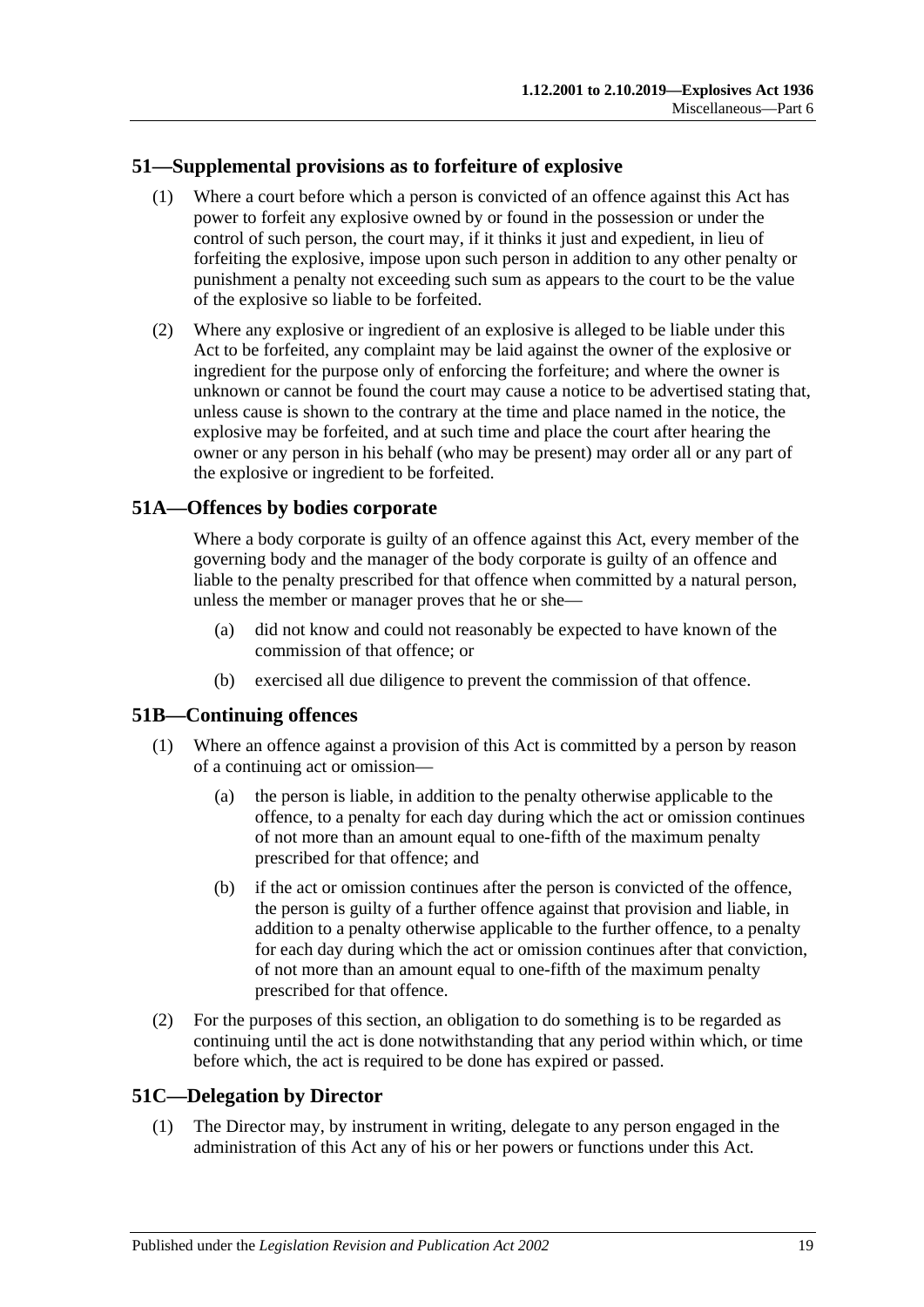- (2) A delegation under [subsection](#page-18-4) (1)—
	- (a) is revocable at will; and
	- (b) does not prevent the Director from acting personally in any matter.
- (3) In any legal proceedings, an apparently genuine document purporting to be a certificate signed by the Director containing particulars of a delegation under this section will, in the absence of proof to the contrary, be accepted as proof of those particulars.

#### <span id="page-19-1"></span><span id="page-19-0"></span>**52—Regulations**

- (1) The Governor may make such regulations as are contemplated by, or necessary or expedient for the purposes of, this Act.
- (2) Without limiting the generality of [subsection](#page-19-1) (1), the regulations may—
	- (a) provide for licences or permits in respect of—
		- (i) the mixing and use of Ammonium Nitrate mixture;
		- (ii) the importation of explosives;
		- (iii) the keeping and selling of explosives;
		- (iv) the purchase of explosives;
		- (v) the use of explosives;
		- (vi) any other class of activity related to explosives;
	- (b) prescribe or provide for the imposition of conditions of a licence or permit granted under this Act;
	- (c) make provision for the suspension or revocation of a licence or permit granted under this Act;
	- (d) prescribe or provide for the term of a licence or permit granted under this Act and for the renewal of such a licence or permit;
	- (e) in relation to a factory for the manufacture of explosives, prescribe—
		- (i) rules to be observed in the factory; or
		- (ii) any matter in relation to—
			- (A) the construction of the factory; or
			- (B) the safety of persons in the factory or the public generally;
	- (f) provide for or regulate the inspection or testing of explosives;
	- (g) regulate or prohibit the manufacture, storage, receipt, removal, packaging, labelling, display or carriage of explosives or ingredients of explosives;
	- (h) regulate or restrict the mixing of, or use of, products that may be used for blasting;
	- (i) regulate or prohibit the sale of explosives or prescribe the conditions on which, or the persons to whom, explosives may be sold;
	- (j) regulate or prohibit the importation into the State of explosives;
	- (k) regulate or prohibit the use of explosives;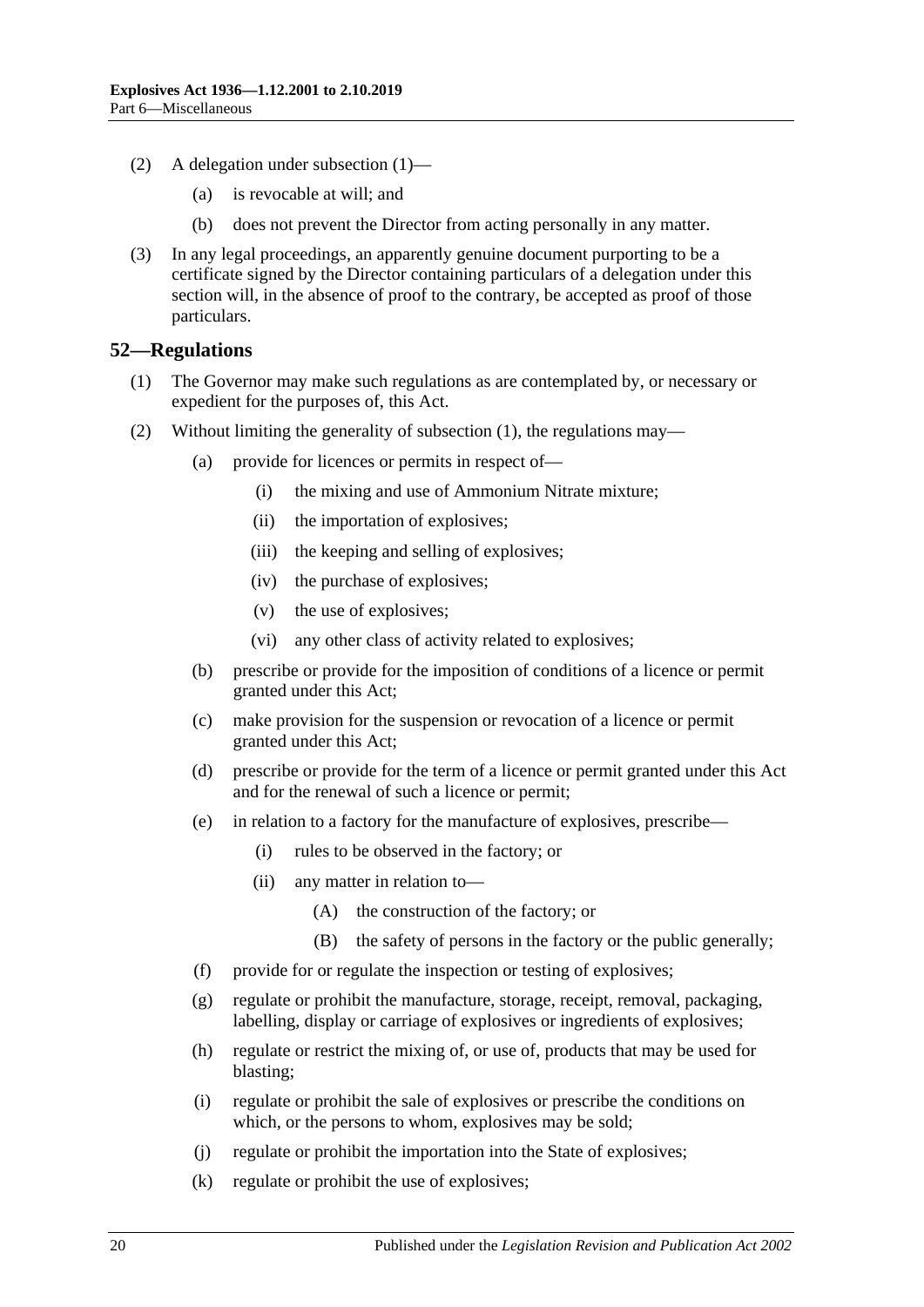- (l) prescribe the forms or processes for making applications for the purposes of this Act;
- (m) exempt, or provide for the exemption of, classes of persons, explosives or activities from the application of this Act or specified provisions of this Act (either conditionally or unconditionally);
- (n) fix fees in respect of any matter under this Act and provide for their payment, recovery or waiver;
- (o) prescribe fines not exceeding \$5 000 for offences against the regulations.
- (3) The regulations may—
	- (a) be of general or limited application;
	- (b) vary in their application according to prescribed factors;
	- (c) provide that a matter or thing in respect of which regulations may be made is to be determined according to the discretion of the Minister, the Director, or an inspector.

#### <span id="page-20-0"></span>**53—Magazines in municipalities**

No regulation nor any licence issued under this Act shall be construed to authorise the storage of any explosive in any municipality contrary to the provisions of any by-law made by the council of that municipality.

#### <span id="page-20-1"></span>**54—Continuance of regulations**

All regulations relating to explosives made pursuant to the *[Marine Board and](http://www.legislation.sa.gov.au/index.aspx?action=legref&type=act&legtitle=Marine%20Board%20and%20Navigation%20Acts%201881)  [Navigation Acts](http://www.legislation.sa.gov.au/index.aspx?action=legref&type=act&legtitle=Marine%20Board%20and%20Navigation%20Acts%201881) 1881* shall, so far as not inconsistent with this Act, continue in force as if made under this Act until expressly or impliedly repealed by regulations made under this Act.

#### <span id="page-20-2"></span>**55—Saving provision**

The provisions of this Act shall be construed as in addition to and not in substitution for the provisions of the *[Harbors Act](http://www.legislation.sa.gov.au/index.aspx?action=legref&type=act&legtitle=Harbors%20Act%201936) 1936* and the *[Marine Act](http://www.legislation.sa.gov.au/index.aspx?action=legref&type=act&legtitle=Marine%20Act%201936) 1936*.

#### <span id="page-20-3"></span>**56—Summary proceedings**

All proceedings for offences against this Act shall be disposed of summarily.

#### <span id="page-20-4"></span>**57—Financial provision**

The moneys required for the purposes of this Act shall be paid out of moneys provided by Parliament for those purposes.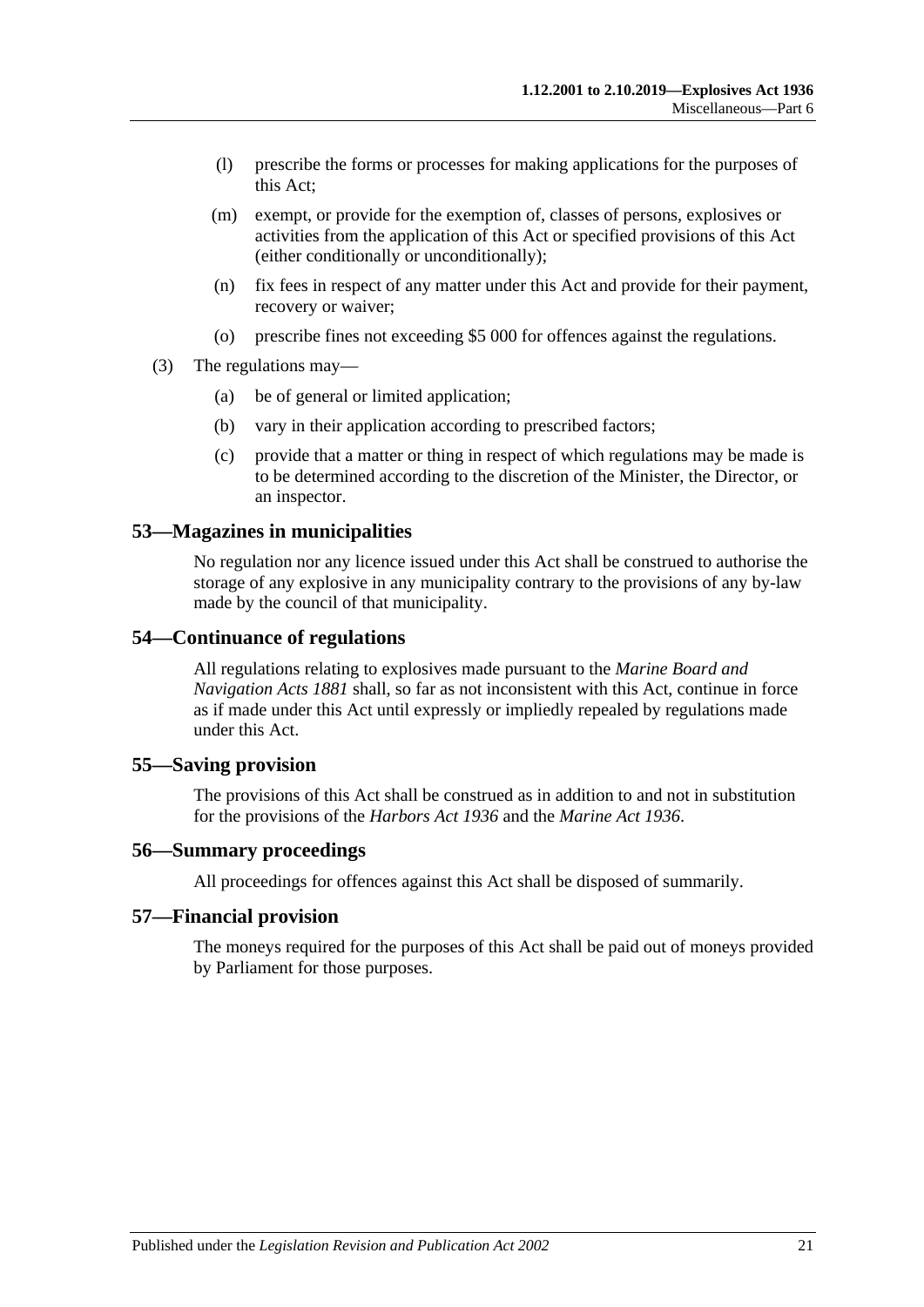# <span id="page-21-0"></span>**Legislative history**

## **Notes**

- Please note—References in the legislation to other legislation or instruments or to titles of bodies or offices are not automatically updated as part of the program for the revision and publication of legislation and therefore may be obsolete.
- Earlier versions of this Act (historical versions) are listed at the end of the legislative history.
- For further information relating to the Act and subordinate legislation made under the Act see the Index of South Australian Statutes or www.legislation.sa.gov.au.

## **Legislation amended by principal Act**

The *Explosives Act 1936* amended the following:

*Harbors Act 1936*

## **Principal Act and amendments**

New entries appear in bold.

| Year    | No   | Title                                                         | Assent     | Commencement                         |
|---------|------|---------------------------------------------------------------|------------|--------------------------------------|
| 1936    | 2306 | Explosives Act 1936                                           | 19.11.1936 | 1.7.1937 (Gazette 25.3.1937 p644)    |
| 1958    | 33   | <b>Explosives Act Amendment</b><br>Act 1958                   | 20.11.1958 | 20.11.1958                           |
| 1962 23 |      | <b>Explosives Act Amendment</b><br>Act 1962                   | 25.10.1962 | 25.10.1962                           |
| 1963    | -15  | <b>Explosives Act Amendment</b><br>Act 1963                   | 7.11.1963  | 7.11.1963                            |
| 1966    | 89   | Harbors Act Amendment Act 1966                                | 2.3.1967   | 20.3.1967 (Gazette 2.3.1967 p681)    |
| 1968    | -61  | <b>Explosives Act Amendment</b><br>Act 1968                   | 23.12.1968 | 23.12.1968                           |
| 1972    | -43  | <b>Explosives Act Amendment</b><br>Act 1972                   | 20.4.1972  | 20.4.1972                            |
| 1974 67 |      | <b>Explosives Act Amendment</b><br>Act 1974                   | 10.10.1974 | 10.10.1974                           |
| 1982    | - 5  | <b>Explosives Act Amendment</b><br>Act 1982                   | 25.2.1982  | 25.2.1982                            |
| 1990    | -16  | <b>Explosives Act Amendment</b><br>Act 1990                   | 19.4.1990  | 19.4.1990                            |
| 1992    | -71  | <b>Statutes Amendment (Expiation of</b><br>Offences) Act 1992 | 19.11.1992 | 1.3.1993 (Gazette 18.2.1993 p600)    |
| 1993    | -1   | <b>Statutes Amendment (Chief</b><br>Inspector) Act 1993       | 25.2.1993  | 1.7.1993 (Gazette 17.6.1993 p1974)   |
| 1999    | 30   | Explosives (Broad Creek)<br>Amendment Act 1999                | 10.6.1999  | 24.6.1999 (Gazette 24.6.1999 p3155)  |
| 2001    | 31   | Explosives (Miscellaneous)<br>Amendment Act 2001              | 3.8.2001   | 1.12.2001 (Gazette 22.11.2001 p5078) |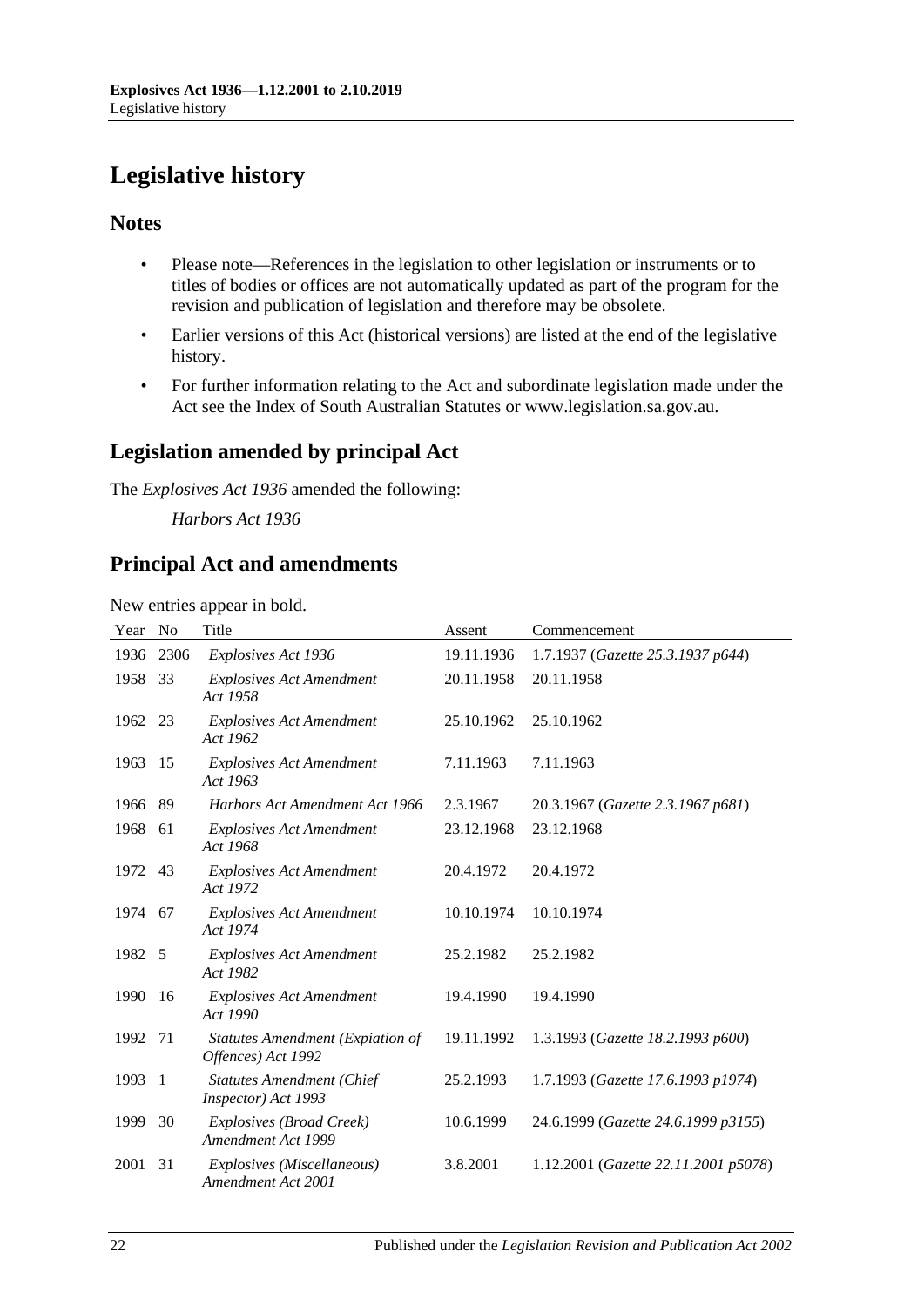## **Provisions amended since 3 February 1976**

• Legislative history prior to 3 February 1976 appears in marginal notes and footnotes included in the consolidation of this Act contained in Volume 4 of The Public General Acts of South Australia 1837-1975 at page 13.

New entries appear in bold.

Entries that relate to provisions that have been deleted appear in italics.

| Provision       | How varied                                                            | Commencement |  |
|-----------------|-----------------------------------------------------------------------|--------------|--|
| Pt 1            |                                                                       |              |  |
| s <sub>2</sub>  | omitted under Legislation Revision and<br><b>Publication Act 2002</b> |              |  |
| s <sub>3</sub>  | deleted by $31/2001$ s $9$ (Sch)                                      | 1.12.2001    |  |
| s <sub>4</sub>  |                                                                       |              |  |
| chief inspector | deleted by $1/1993 s 16(a)$                                           | 1.7.1993     |  |
| the Director    | inserted by $1/1993$ s $16(a)$                                        | 1.7.1993     |  |
| inspector       | amended by 1/1993 s 16(b)                                             | 1.7.1993     |  |
|                 | substituted by 31/2001 s 3                                            | 1.12.2001    |  |
| s <sub>6</sub>  |                                                                       |              |  |
| s(6(1))         | amended by 1/1993 s 17                                                | 1.7.1993     |  |
| s 9             | substituted by 1/1993 s 18                                            | 1.7.1993     |  |
| Pt 2            |                                                                       |              |  |
| s 11            |                                                                       |              |  |
| s 11(2)         | amended by 16/1990 s 2                                                | 19.4.1990    |  |
|                 | amended by $31/2001$ s 9 (Sch)                                        | 1.12.2001    |  |
| s 12            |                                                                       |              |  |
| $s\ 12(3)$      | substituted by 16/1990 s 3                                            | 19.4.1990    |  |
|                 | amended by 31/2001 s 9 (Sch)                                          | 1.12.2001    |  |
| $s\ 12(4)$      | inserted by 16/1990 s 3                                               | 19.4.1990    |  |
| s 13            |                                                                       |              |  |
| s 13(1)         | amended by $16/1990$ s $4(a)$                                         | 19.4.1990    |  |
|                 | amended by $31/2001$ s 9 (Sch)                                        | 1.12.2001    |  |
| $s\,13(2)$      | deleted by $16/1990 s 4(b)$                                           | 19.4.1990    |  |
| Pt <sub>3</sub> |                                                                       |              |  |
| s 16            |                                                                       |              |  |
| s16(2)          | substituted by 16/1990 s 5                                            | 19.4.1990    |  |
|                 | amended by 31/2001 s 9 (Sch)                                          | 1.12.2001    |  |
| s 18            | substituted by 16/1990 s 6                                            | 19.4.1990    |  |
|                 | substituted by 31/2001 s 9 (Sch)                                      | 1.12.2001    |  |
| s 19            |                                                                       |              |  |
| s 19(1)         | substituted by 16/1990 s 7                                            | 19.4.1990    |  |
|                 | amended by 1/1993 s 19(a)                                             | 1.7.1993     |  |
|                 | amended by 31/2001 s 9 (Sch)                                          | 1.12.2001    |  |
| s 19(2)         | amended by 1/1993 s 19(b)                                             | 1.7.1993     |  |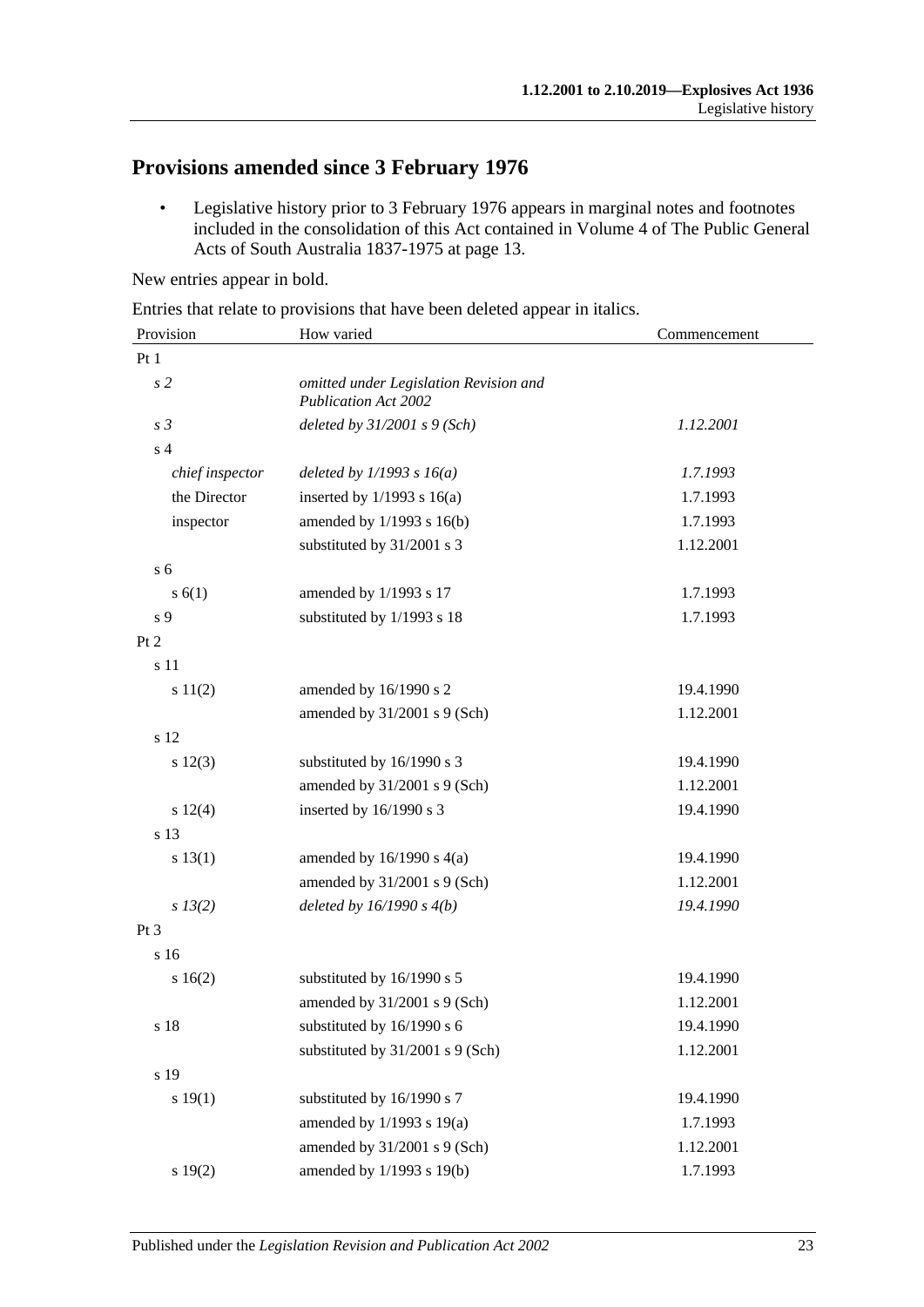#### Pt 4

| s 20              |                                 |           |
|-------------------|---------------------------------|-----------|
| $\frac{20(2)}{2}$ | amended by 1/1993 s 20          | 1.7.1993  |
| s 21              |                                 |           |
| $s \, 21(1)$      | amended by $1/1993$ s $21(a)$   | 1.7.1993  |
| $s\ 21(2)$        | amended by 1/1993 s 21(b)       | 1.7.1993  |
| $s\ 21(3)$        | amended by $1/1993$ s $21(c)$   | 1.7.1993  |
| $s \, 21(4)$      | substituted by 16/1990 s 8      | 19.4.1990 |
|                   | amended by 31/2001 s 9 (Sch)    | 1.12.2001 |
| $s \, 21(5)$      | inserted by 16/1990 s 8         | 19.4.1990 |
|                   | amended by $1/1993$ s $21(d)$   | 1.7.1993  |
| s <sub>22</sub>   |                                 |           |
| $s\,22(1)$        | amended by $1/1993$ s $22(a)$   | 1.7.1993  |
| $s\,22(3)$        | substituted by 16/1990 s 9      | 19.4.1990 |
|                   | amended by 31/2001 s 9 (Sch)    | 1.12.2001 |
| $s\,22(4)$        | inserted by 16/1990 s 9         | 19.4.1990 |
|                   | amended by $1/1993$ s $22(b)$   | 1.7.1993  |
| s 23              |                                 |           |
| $s\,23(1)$        | amended by 1/1993 s 23          | 1.7.1993  |
| $s\,23(3)$        | substituted by 16/1990 s 10     | 19.4.1990 |
|                   | amended by 71/1992 s 3(1) (Sch) | 1.3.1993  |
|                   | amended by $31/2001$ s 9 (Sch)  | 1.12.2001 |
| $s\,23(4)$        | inserted by 16/1990 s 10        | 19.4.1990 |
|                   | amended by 31/2001 s 4          | 1.12.2001 |
| s24               | amended by 1/1993 s 24          | 1.7.1993  |
| s <sub>25</sub>   |                                 |           |
| $s \, 25(1)$      | amended by 1/1993 s 25          | 1.7.1993  |
| s 27              |                                 |           |
| $s \, 27(1)$      | amended by $16/1990$ s $11(a)$  | 19.4.1990 |
|                   | amended by $1/1993$ s $26(a)$   | 1.7.1993  |
|                   | amended by 31/2001 s 9 (Sch)    | 1.12.2001 |
| $s\,27(2)$        | amended by 1/1993 s 26(b)       | 1.7.1993  |
| $s\,27(3)$        | deleted by $16/1990 s 11(b)$    | 19.4.1990 |
| s 28              | amended by 1/1993 s 27          | 1.7.1993  |
| Pt 4A             |                                 |           |
| s 28A             |                                 |           |
| the creek         | deleted by 30/1999 s 3          | 24.6.1999 |
| $s$ 28 $E$        | amended by 16/1990 s 12         | 19.4.1990 |
|                   | deleted by 30/1999 s 4          | 24.6.1999 |
| s28F              | deleted by 30/1999 s 4          | 24.6.1999 |
| Pt 5              |                                 |           |
| s 29              |                                 |           |
| $s\,29(3)$        | amended by 16/1990 s 13         | 19.4.1990 |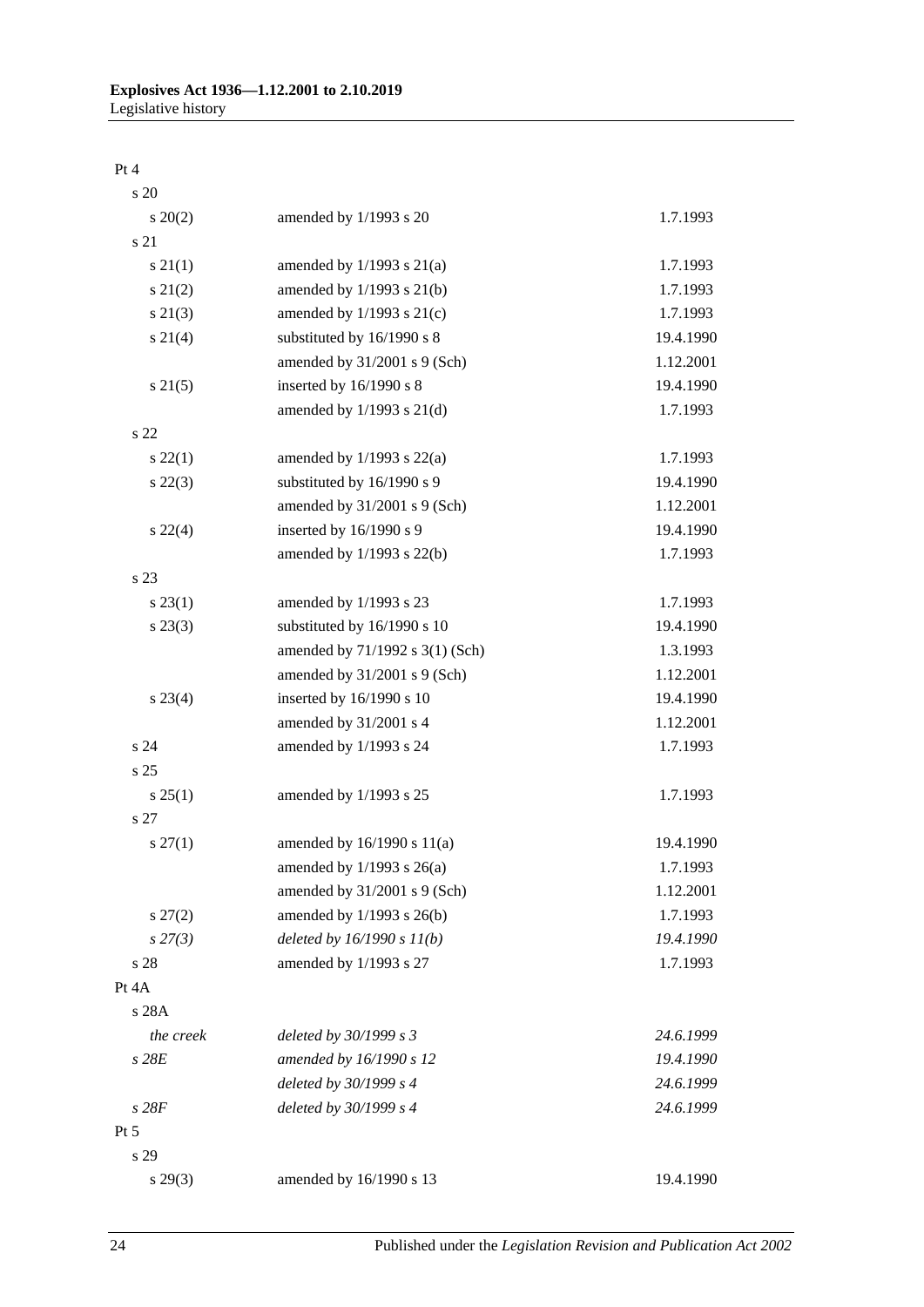|                     | amended by 31/2001 s 9 (Sch)  | 1.12.2001 |
|---------------------|-------------------------------|-----------|
| s 31                |                               |           |
| $s \, 31(2)$        | amended by $1/1993$ s $28(a)$ | 1.7.1993  |
| $s \ 31(4)$         | substituted by 16/1990 s 14   | 19.4.1990 |
|                     | amended by 31/2001 s 9 (Sch)  | 1.12.2001 |
| $s \, 31(5)$        | amended by 1/1993 s 28(b)     | 1.7.1993  |
| s 32                |                               |           |
| $s \, 32(1)$        | amended by $1/1993$ s $29(a)$ | 1.7.1993  |
| $s \, 32(3)$        | amended by 1/1993 s 29(b)     | 1.7.1993  |
| s 33                |                               |           |
| $s \, 33(1)$        | amended by $1/1993$ s $30(a)$ | 1.7.1993  |
| $s \, 33(2)$        | amended by 1/1993 s 30(b)     | 1.7.1993  |
| $s \, 33(3)$        | inserted by 16/1990 s 15      | 19.4.1990 |
|                     | amended by 31/2001 s 9 (Sch)  | 1.12.2001 |
| s 34                |                               |           |
| $s \; 34(3)$        | inserted by 16/1990 s 16      | 19.4.1990 |
|                     | amended by 31/2001 s 9 (Sch)  | 1.12.2001 |
| s 35                |                               |           |
| $s \, 35(3)$        | substituted by 16/1990 s 17   | 19.4.1990 |
|                     | amended by 31/2001 s 9 (Sch)  | 1.12.2001 |
| $s \; 35(4)$        | amended by 1/1993 s 31        | 1.7.1993  |
| s 36                |                               |           |
| $s \; 36(2)$        | substituted by 16/1990 s 18   | 19.4.1990 |
|                     | amended by 31/2001 s 9 (Sch)  | 1.12.2001 |
| s 37                |                               |           |
| $s \frac{37(3)}{3}$ | substituted by 16/1990 s 19   | 19.4.1990 |
|                     | amended by 31/2001 s 9 (Sch)  | 1.12.2001 |
| $s \frac{37(4)}{2}$ | amended by 1/1993 s 32        | 1.7.1993  |
| s 38                |                               |           |
| $s \ 38(2)$         | substituted by 16/1990 s 20   | 19.4.1990 |
|                     | amended by 31/2001 s 9 (Sch)  | 1.12.2001 |
| $s \ 38(3)$         | amended by 1/1993 s 33        | 1.7.1993  |
| s 39                |                               |           |
| $s \, 39(1)$        | amended by 1/1993 s 34        | 1.7.1993  |
| $s \, 39(2)$        | substituted by 16/1990 s 21   | 19.4.1990 |
|                     | amended by 31/2001 s 9 (Sch)  | 1.12.2001 |
| Pt 6                |                               |           |
| s 42                |                               |           |
| $s\ 42(1)$          | amended by 1/1993 s 35        | 1.7.1993  |
| s 43                | amended by 16/1990 s 22       | 19.4.1990 |
|                     | amended by 31/2001 s 9 (Sch)  | 1.12.2001 |
| s 44                | substituted by 16/1990 s 23   | 19.4.1990 |
| $s\,44(1)$          | amended by 31/2001 s 9 (Sch)  | 1.12.2001 |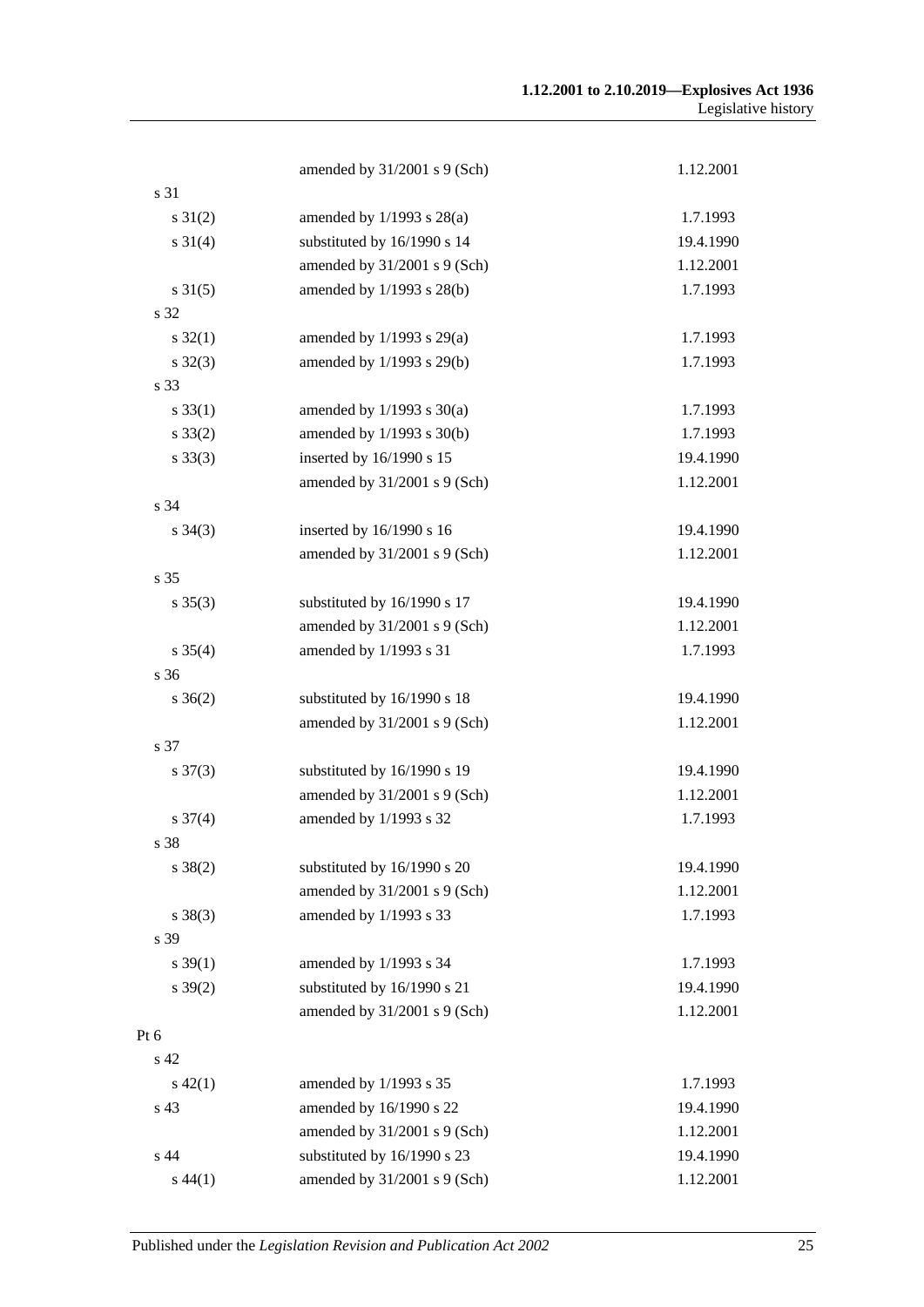#### **Explosives Act 1936—1.12.2001 to 2.10.2019** Legislative history

| $s\,44(3)$         | amended by 1/1993 s 36                                                | 1.7.1993  |
|--------------------|-----------------------------------------------------------------------|-----------|
| s, 46              |                                                                       |           |
| $s\,46(1)$         | amended by 1/1993 s 37                                                | 1.7.1993  |
| s 47               | amended by 1/1993 s 38                                                | 1.7.1993  |
| s 48               |                                                                       |           |
| $s\,48(3)$         | substituted by 16/1990 s 24                                           | 19.4.1990 |
|                    | amended by $31/2001$ s 9 (Sch)                                        | 1.12.2001 |
| $s\ 48(3a)$        | inserted by 16/1990 s 24                                              | 19.4.1990 |
| s 48A              | inserted by $31/2001$ s 5                                             | 1.12.2001 |
| s <sub>50</sub>    |                                                                       |           |
| s 50(1)            | substituted by 16/1990 s 25                                           | 19.4.1990 |
|                    | amended by $31/2001$ s 9 (Sch)                                        | 1.12.2001 |
| s 50(1a)           | inserted by 16/1990 s 25                                              | 19.4.1990 |
|                    | amended by 31/2001 s 6                                                | 1.12.2001 |
| s 50(2)            | substituted by 16/1990 s 25                                           | 19.4.1990 |
|                    | amended by $31/2001$ s 9 (Sch)                                        | 1.12.2001 |
| ss $51A$ and $51B$ | inserted by $16/1990$ s 26                                            | 19.4.1990 |
| $s$ 51C            | inserted by $1/1993$ s 39                                             | 1.7.1993  |
| s 52               | amended by 5/1982 s 2                                                 | 25.2.1982 |
|                    | amended by 16/1990 s 27                                               | 19.4.1990 |
|                    | amended by 1/1993 s 40                                                | 1.7.1993  |
|                    | substituted by 31/2001 s 7                                            | 1.12.2001 |
| s.58               | omitted under Legislation Revision and<br><b>Publication Act 2002</b> |           |
| Sch                | deleted by 30/1999 s 5                                                | 24.6.1999 |
|                    |                                                                       |           |

## **Transitional etc provisions associated with Act or amendments**

## *Statutes Amendment (Chief Inspector) Act 1993*

## **65—Existing appointments**

This Act does not affect the appointment of any person as an inspector before the commencement of this Act (other than as a Chief Inspector).

## *Explosives (Miscellaneous) Amendment Act 2001*

## **8—Validation**

(1) The regulations made or purportedly made under the principal Act before the commencement of this Act have the same force and effect, in relation to acts, omissions or things occurring after that commencement, as if made under the principal Act as amended by this Act.